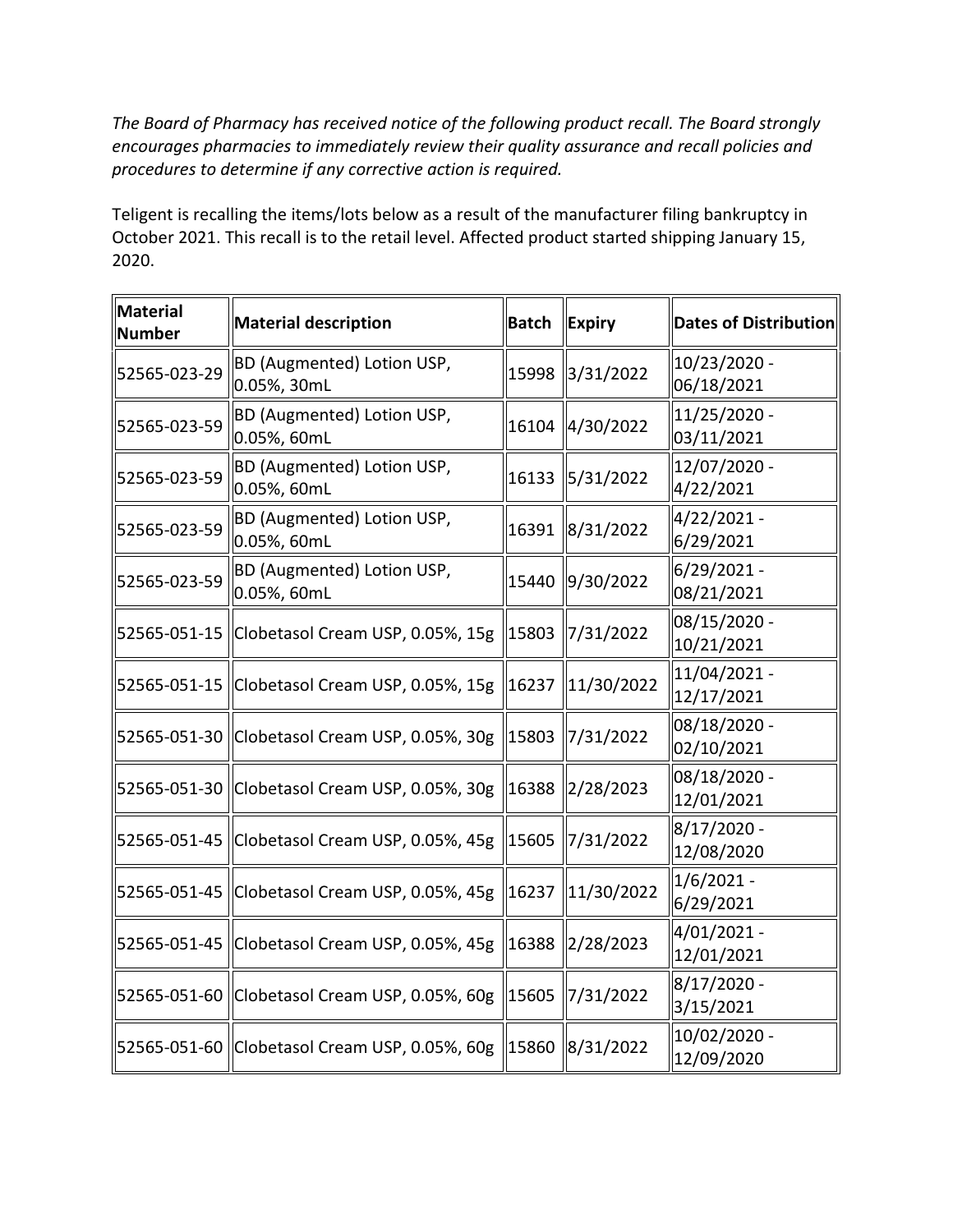| <b>Material</b><br><b>Number</b> | <b>Material description</b>                                         | <b>Batch</b> | <b>Expiry</b>   | Dates of Distribution        |
|----------------------------------|---------------------------------------------------------------------|--------------|-----------------|------------------------------|
|                                  | 52565-051-60 Clobetasol Cream USP, 0.05%, 60g                       | $\ 16001\ $  | $\ 9/30/2022\ $ | 12/02/2020 -<br>01/15/2021   |
|                                  | 52565-051-60 Clobetasol Cream USP, 0.05%, 60g                       | 16237        | 11/30/2022      | $1/13/2021 -$<br>2/04/2021   |
|                                  | 52565-051-60   Clobetasol Cream USP, 0.05%, 60g   16344   1/31/2023 |              |                 | 2/08/2021 -<br>6/22/2021     |
|                                  | 52565-051-60 Clobetasol Cream USP, 0.05%, 60g                       | 16294        | 2/28/2023       | 03/18/2021 -<br>10/25/2021   |
|                                  | 52565-051-60  Clobetasol Cream USP, 0.05%, 60g                      | 16474        | 2/28/2023       | 10/25/2021                   |
|                                  | 52565-051-60 Clobetasol Cream USP, 0.05%, 60g                       | 16543        | 2/28/2023       | 10/25/2021                   |
| 70512-028-60                     | Clobetasol Crm USP, 0.05%, 60g<br><b>SOLA</b>                       | 16001        | 9/30/2022       | 10/14/2020 -<br>5/6/2021     |
| 70512-028-60                     | Clobetasol Crm USP, 0.05%, 60g<br><b>SOLA</b>                       | 16089        | 11/30/2022      | 5/6/2021 -<br>1/13/2021      |
| 52565-094-15                     | Clobetasol Crm(Emollient)USP<br>0.05%, 15g                          | 15377        | 3/31/2022       | 6/16/2020 -<br>3/15/2021     |
| 52565-094-15                     | Clobetasol Crm(Emollient)USP<br>$0.05\%$ , 15g                      | 15927        | 9/30/2022       | 10/21/2020 -<br>3/01/2021    |
| 52565-094-15                     | Clobetasol Crm(Emollient)USP<br>$0.05%$ , 15g                       | 16130        | 11/30/2022      | 2/28/2021 -<br>11/04/2021    |
| 52565-094-30                     | Clobetasol Crm(Emollient)USP<br>0.05%, 30g                          | 15117        | 2/28/2022       | 8/6/2020 -<br>12/02/2020     |
| 52565-094-30                     | Clobetasol Crm(Emollient)USP<br>$0.05\%$ , 30g                      | 16028        | 9/30/2022       | 12/01/2020 -<br>8/14/2021    |
| 52565-094-30                     | Clobetasol Crm(Emollient)USP<br>$0.05%$ , 30g                       | 16945        | 5/31/2023       | 8/24/2021 -<br>10/21/2021    |
| 52565-094-45                     | Clobetasol Crm(Emollient)USP<br>0.05%, 45g                          | 15377        | 3/31/2022       | 6/10/2020 -<br>12/23/2020    |
| 52565-094-45                     | Clobetasol Crm(Emollient)USP<br>0.05%, 45g                          | 15927        | 9/30/2022       | 12/29/2020 -<br>8/04/2021    |
| 52565-094-45                     | Clobetasol Crm(Emollient)USP<br>0.05%, 45g                          | 16683        | 5/31/2023       | 8/30/2021 -<br>12/17/2021    |
| 52565-094-60                     | Clobetasol Crm(Emollient)USP<br>$0.05%$ , 60g                       | 15116        | 2/28/2022       | 8/11/2020 -<br>3/15/2021     |
| 52565-094-60                     | Clobetasol Crm(Emollient)USP<br>0.05%, 60g                          | 15117        | 2/28/2022       | $11/17/2020$ -<br>01/15/2021 |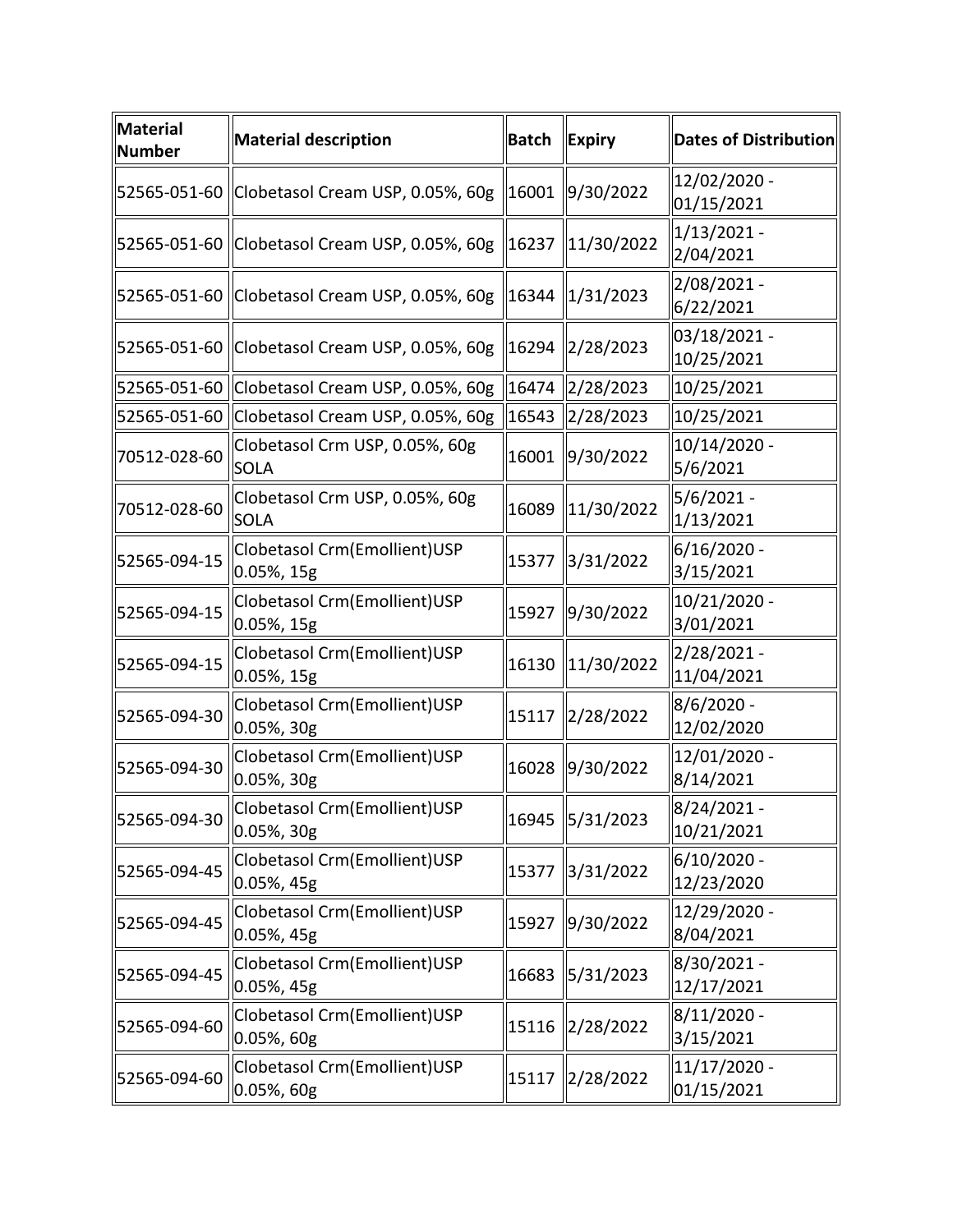| <b>Material</b><br>Number | <b>Material description</b>                      | <b>Batch</b> | <b>Expiry</b> | Dates of Distribution      |
|---------------------------|--------------------------------------------------|--------------|---------------|----------------------------|
| 52565-094-60              | Clobetasol Crm(Emollient)USP<br>$\ 0.05\%$ , 60g | 16130        | 11/30/2022    | 3/04/2021 -<br>3/22/2021   |
| 52565-094-60              | Clobetasol Crm(Emollient)USP<br>$0.05%$ , 60g    | 16228        | 11/30/2022    | 3/23/2021 -<br>11/04/2021  |
| 52565-094-60              | Clobetasol Crm(Emollient)USP<br>0.05%, 60g       | 16348        | 1/31/2023     | 11/09/2021 -<br>01/03/2022 |
|                           | 52565-055-02 Clobetasol Lotion, 0.05%, 2oz       | 15599        | 4/30/2022     | 08/18/2020 -<br>03/08/2021 |
|                           | 52565-055-02 Clobetasol Lotion, 0.05%, 2oz       | 16108        | 10/31/2022    | 03/04/2021 -<br>06/03/2021 |
|                           | 52565-055-02 Clobetasol Lotion, 0.05%, 2oz       | 16471        | 2/28/2023     | 06/02/2021 -<br>07/08/2021 |
|                           | 52565-055-02 Clobetasol Lotion, 0.05%, 2oz       | 16680        | 3/31/2023     | 07/07/2021 -<br>12/17/2021 |
|                           | 52565-055-04 Clobetasol Lotion, 0.05%, 4oz       | 15120        | 2/28/2022     | 08/06/2020 -<br>09/10/2020 |
|                           | 52565-055-04 Clobetasol Lotion, 0.05%, 4oz       | 15126        | 2/28/2022     | 09/10/2020 -<br>10/21/2020 |
|                           | 52565-055-04 Clobetasol Lotion, 0.05%, 4oz       | 15592        | 4/30/2022     | 10/05/2020 -<br>12/04/2020 |
|                           | 52565-055-04 Clobetasol Lotion, 0.05%, 4oz       | 15599        | 4/30/2022     | 12/04/2020 -<br>01/06/2021 |
|                           | 52565-055-04 Clobetasol Lotion, 0.05%, 4oz       | 16108        | 10/31/2022    | 01/06/2021 -<br>02/05/2021 |
|                           | 52565-055-04 Clobetasol Lotion, 0.05%, 4oz       | 16145        | 10/31/2022    | 02/05/2021 -<br>03/31/2021 |

| Material<br>Number | Material description                       | Batch | Expiry             | Dates of Distribution              |
|--------------------|--------------------------------------------|-------|--------------------|------------------------------------|
|                    | 52565-055-04 Clobetasol Lotion, 0.05%, 4oz |       | 16261   12/31/2022 | $ 03/31/2021 -$<br>06/29/2021      |
|                    | 52565-055-04 Clobetasol Lotion, 0.05%, 4oz |       | 16456   2/28/2023  | $\frac{15}{21/2021}$<br>06/30/2021 |
|                    | 52565-055-04 Clobetasol Lotion, 0.05%, 4oz |       | 16471   2/28/2023  | $ 07/01/2021 -$<br>08/30/2021      |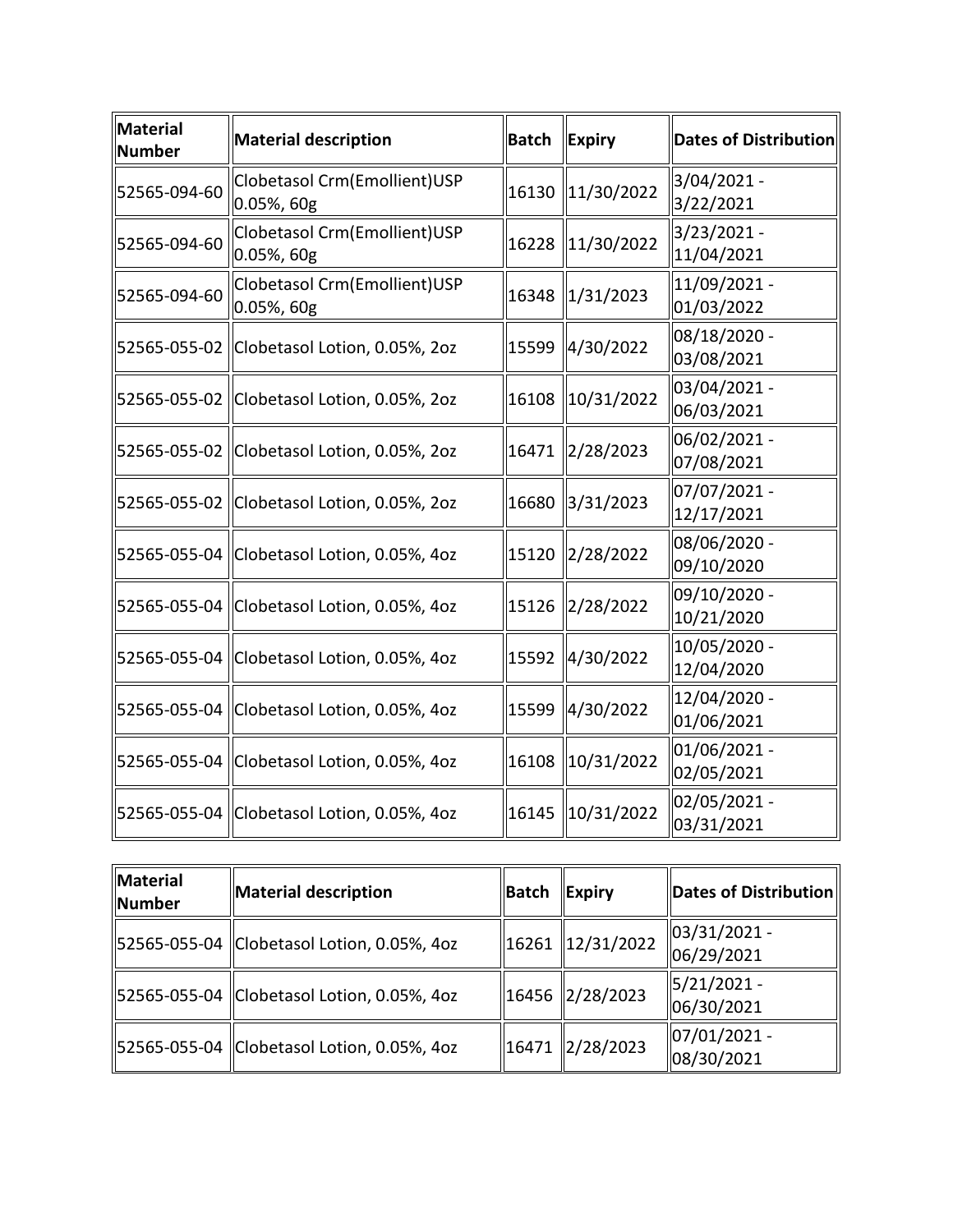| Material<br><b>Number</b> | <b>Material description</b>                                                                  | Batch | <b>Expiry</b>   | <b>Dates of Distribution</b> |
|---------------------------|----------------------------------------------------------------------------------------------|-------|-----------------|------------------------------|
|                           | 52565-055-04 Clobetasol Lotion, 0.05%, 4oz                                                   | 16552 | 3/31/2023       | 07/29/2021 -<br>12/17/2021   |
|                           | 52565-055-04 Clobetasol Lotion, 0.05%, 4oz                                                   | 16680 | 3/31/2023       | 08/04/2021 -<br>8/18/2021    |
| 52565-039-15              | Clobetasol Ointment USP, 0.05%,<br>15 <sub>g</sub>                                           |       | 15856 8/31/2022 | 09/03/2020 -<br>06/23/2021   |
| 52565-039-15              | Clobetasol Ointment USP, 0.05%,<br>15 <sub>g</sub>                                           | 17026 | 6/30/2023       | 12/17/2021                   |
| 52565-039-30              | Clobetasol Ointment USP, 0.05%,<br>30 <sub>g</sub>                                           |       | 15856 8/31/2022 | 09/10/2020 -<br>09/29/2021   |
| 52565-039-30              | Clobetasol Ointment USP, 0.05%,<br>30 <sub>g</sub>                                           | 17026 | 6/30/2023       | 12/1/2021                    |
| 52565-039-30              | Clobetasol Ointment USP, 0.05%,<br>30 <sub>g</sub>                                           |       | 17046 6/30/2023 | 12/1/2021                    |
| 52565-039-45              | Clobetasol Ointment USP, 0.05%,<br>45g                                                       | 15856 | 8/31/2022       | 09/16/2020 -<br>11/24/2021   |
| 52565-039-60              | Clobetasol Ointment USP, 0.05%,<br>60g                                                       | 15856 | 8/31/2022       | 9/30/2020 -<br>12/30/2020    |
| 52565-039-60              | Clobetasol Ointment USP, 0.05%,<br>60g                                                       | 17026 | 6/30/2023       | 11/16/2021 -<br>01/03/2022   |
| 52565-082-15              | Clobetasol Propionate Gel, 0.05%,<br>15g                                                     | 15063 | 2/28/2022       | 8/26/2020 -<br>10/09/2020    |
| 52565-082-15              | Clobetasol Propionate Gel, 0.05%,<br>15g                                                     | 15928 | 9/30/2022       | 10/13/2020 -<br>12/22/2020   |
| 52565-082-15              | Clobetasol Propionate Gel, 0.05%, $\parallel$ 16432 $\parallel$ 2/28/2023<br>$\parallel$ 15g |       |                 | 4/21/2021 -<br>6/11/2021     |
| 52565-082-15              | Clobetasol Propionate Gel, 0.05%,<br>15g                                                     | 16769 | 4/30/2023       | $6/15/2021 -$<br>8/28/2021   |
| 52565-082-30              | Clobetasol Propionate Gel, 0.05%,<br>30 <sub>g</sub>                                         | 15243 | 2/28/2022       | 7/6/2020 -<br>6/22/2021      |
| 52565-082-30              | Clobetasol Propionate Gel, 0.05%,<br>30 <sub>g</sub>                                         | 16628 | 3/31/2023       | $6/15/2021 -$<br>9/08/2021   |
| 52565-082-60              | Clobetasol Propionate Gel, 0.05%,<br>60g                                                     | 15064 | 2/28/2022       | 03/26/2020 -<br>07/21/2020   |
| 52565-082-60              | Clobetasol Propionate Gel, 0.05%,<br>60g                                                     | 15286 | 2/28/2022       | 7/24/2020 -<br>11/30/2020    |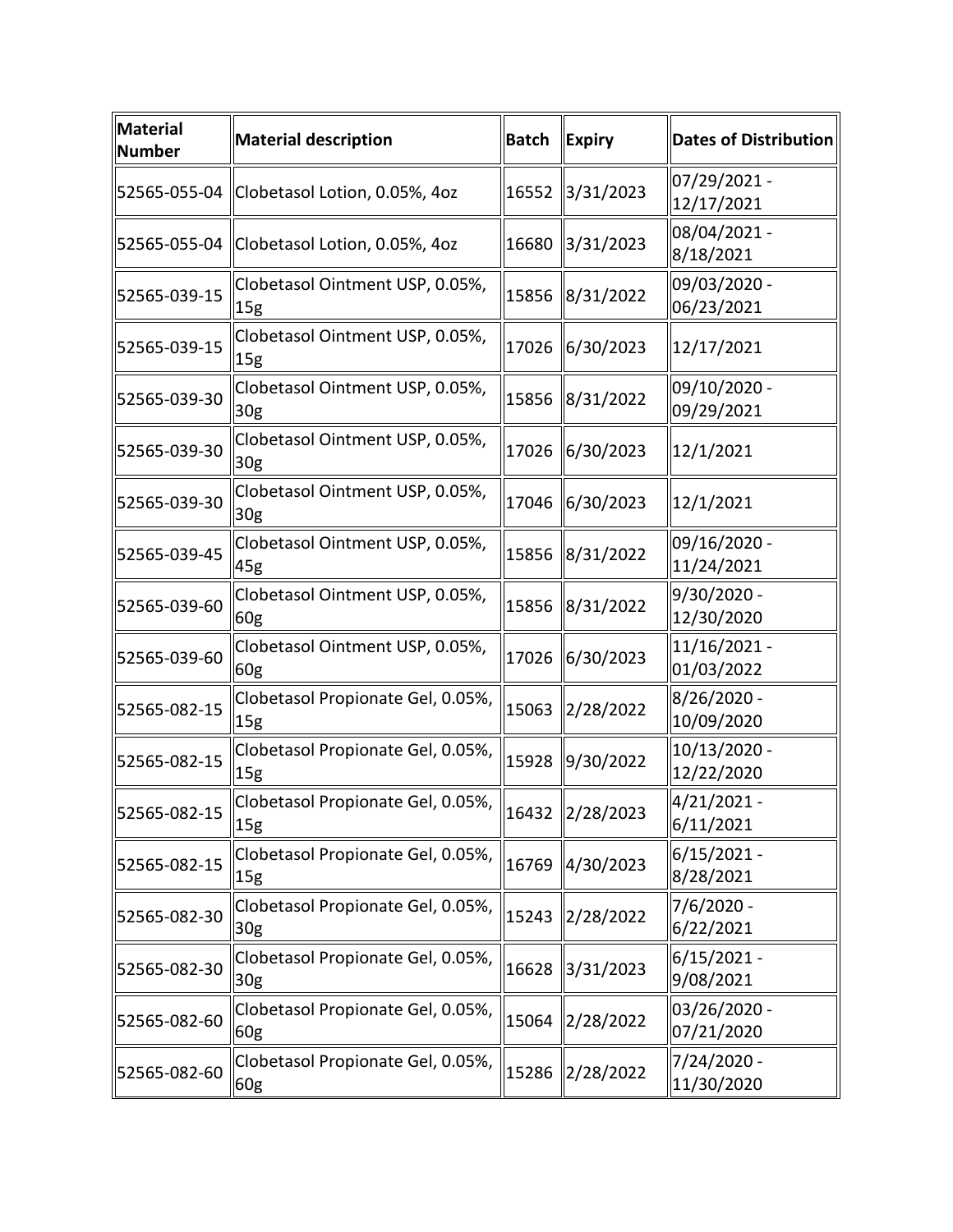| $\ $ Material<br><b>Number</b> | <b>Material description</b>                             | <b>Batch</b> | $\ $ Expiry         | <b>Dates of Distribution</b> |
|--------------------------------|---------------------------------------------------------|--------------|---------------------|------------------------------|
| 52565-082-60                   | Clobetasol Propionate Gel, 0.05%,<br>60g                | 15287        | 2/28/2022           | 11/30 / 2020 -<br>5/12/2021  |
| 52565-082-60                   | Clobetasol Propionate Gel, 0.05%,<br>60g                | 16173        | 11/30/2022          | 2/05/2021 -<br>8/28/2021     |
| 52565-082-60                   | Clobetasol Propionate Gel, 0.05%,<br>60g                | 16628        | 3/31/2023           | $6/04/2021 -$<br>09/09/2021  |
|                                | 52565-038-15 Desonide Ointment, 0.05%, 15g              | 15495        | 4/30/2022           | 06/04/2020 -<br>08/16/2021   |
|                                | 52565-038-15 Desonide Ointment, 0.05%, 15g              | 16955        | 5/31/2023           | 09/16/2021 -<br>01/06/2022   |
|                                | 52565-038-60 Desonide Ointment, 0.05%, 60g              | 15249        | 3/31/2022           | $5/15/2020$ -<br>6/26/2020   |
|                                | 52565-038-60 Desonide Ointment, 0.05%, 60g              | 15250        | 3/31/2022           | 6/26/2020 -<br>9/17/2020     |
|                                | 52565-038-60 Desonide Ointment, 0.05%, 60g              | 15446        | 3/31/2022           | $9/17/2020 -$<br>3/08/2021   |
|                                | 52565-038-60   Desonide Ointment, 0.05%, 60g            | 15495        | 4/30/2022           | 12/23/2020 -<br>07/29/2021   |
|                                | 52565-038-60 Desonide Ointment, 0.05%, 60g              | 16377        | 1/31/2023           | $5/22/2021 -$<br>11/22/2021  |
| 70512-037-10                   | Desoxi Oint USP, 0.05%, 100g,<br><b>SOLA</b>            | 15996        | 9/30/2022           | 11/11/2020 -<br>1/4/2022     |
| 70512-037-10                   | Desoxi Oint USP, 0.05%, 100g,<br><b>SOLA</b>            | 15997        | 9/30/2022           | 12/8/2020 -<br>12/8/2020     |
| 52565-045-99                   | Desoximetasone Oint USP, 0.05%, 15196 2/28/2022<br>100g |              |                     | 12/16/2020 -<br>9/21/2021    |
| 52565-045-99                   | Desoximetasone Oint USP, 0.05%,<br>100 <sub>g</sub>     | 16605        | 3/31/2023           | 06/09/2021 -<br>11/22/2021   |
| 52565-045-60                   | Desoximetasone Oint USP, 0.05%,<br>60g                  | 15190        | 2/28/2022           | 07/30/2020 -<br>06/25/2021   |
| 52565-045-60                   | Desoximetasone Oint USP, 0.05%,<br>60g                  | 16660        | $\frac{4}{30/2023}$ | 06/04/2021 -<br>08/28/2021   |
| 52565-045-60                   | Desoximetasone Oint USP, 0.05%,<br>60g                  | 17037        | 6/30/2023           | 09/16/2021 -<br>10/29/2021   |
| 52565-045-60                   | Desoximetasone Oint USP, 0.05%,<br>60g                  | 17163        | 8/31/2023           | 10/29/2021 -<br>11/02/2021   |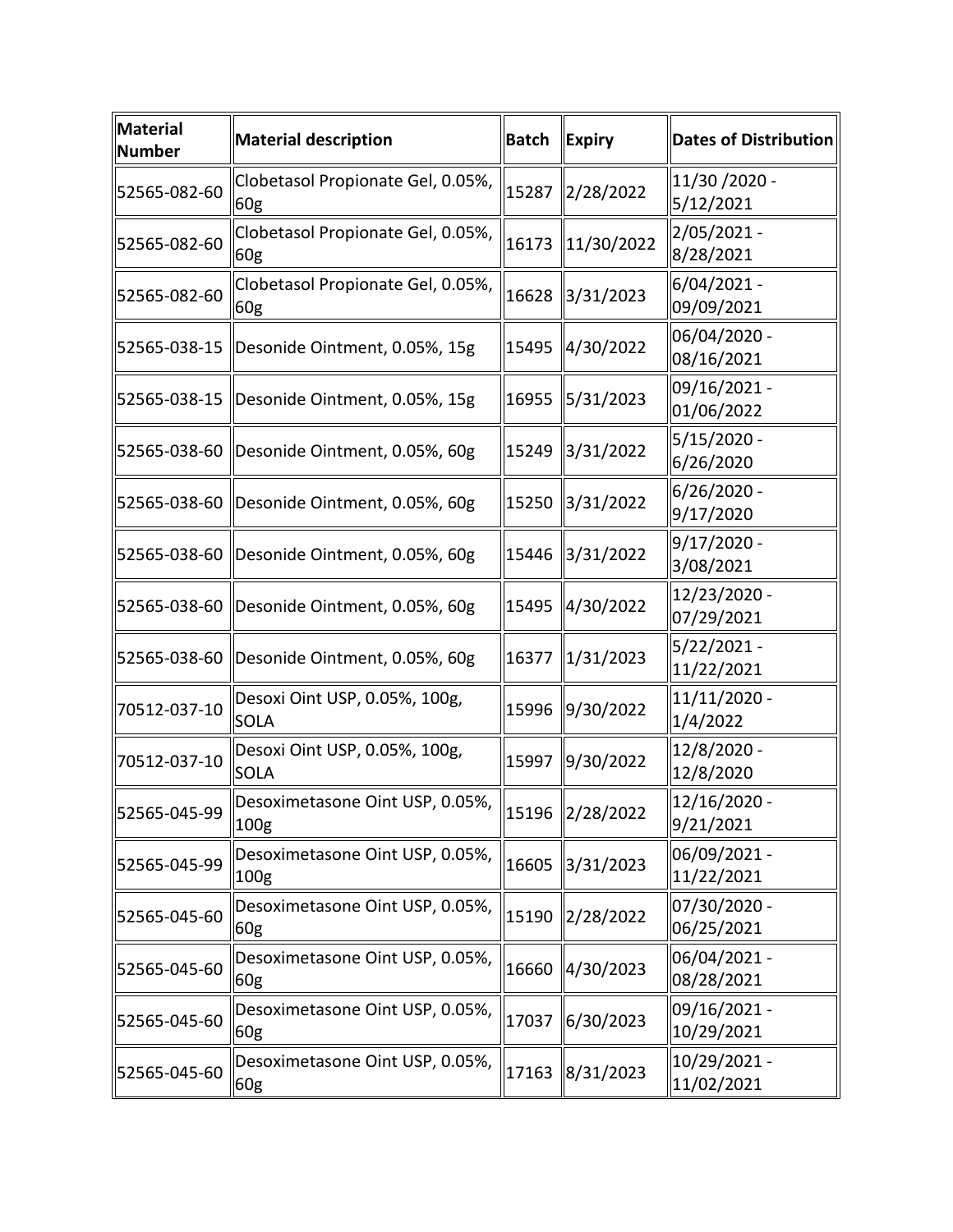| Material<br>Number | Material description                                | Batch | Expiry                 | Dates of Distribution         |
|--------------------|-----------------------------------------------------|-------|------------------------|-------------------------------|
| 52565-030-99       | Desoximetasone Oint USP, 0.25%,<br>100 <sub>g</sub> |       | 15496 4/30/2022        | 08/05/2020 -<br>02/22/2021    |
| 52565-030-99       | Desoximetasone Oint USP, 0.25%,<br>100 <sub>g</sub> | 16347 | $\parallel$ 1/31/2023  | 03/05/2021 -<br>11/24/2021    |
| 52565-030-15       | Desoximetasone Oint USP, 0.25%,<br>15g              |       | 15496   4/30/2022      | 9/02/2020 -<br>10/22/2020     |
| 52565-030-15       | Desoximetasone Oint USP, 0.25%,<br> 15g             |       | 16298 1/31/2023        | $5/19/2021 -$<br>9/29/2021    |
| 52565-030-60       | Desoximetasone Oint USP, 0.25%,<br>60g              |       | 15496 4/30/2022        | 08/27/2020 -<br>05/05/2021    |
| 52565-030-60       | Desoximetasone Oint USP, 0.25%,<br>60g              | 16298 | $\ 1/31/2023\ $        | $ 06/16/2021 -$<br>09/29/2021 |
| 52565-002-05       | Diclofenac Sodium TS USP, 1.5%,<br>150mL            |       | 15066 3/31/2023        | 7/29/2020 -<br>11/5/2020      |
| 52565-002-05       | Diclofenac Sodium TS USP, 1.5%,<br>150mL            | 15389 | $\frac{1}{3}$ /31/2023 | $11/5/2020$ -<br>11/25/2020   |
| 52565-002-05       | Diclofenac Sodium TS USP, 1.5%,<br>150mL            | 15437 | $\parallel$ 12/31/2023 | 1/20/2021 -<br>2/4/2021       |

| <b>Material</b><br><b>Number</b> | Material description                         | <b>Batch</b> | <b>Expiry</b>   | <b>Dates of Distribution</b> |
|----------------------------------|----------------------------------------------|--------------|-----------------|------------------------------|
| 52565-002-05                     | Diclofenac Sodium TS USP, 1.5%,<br>150mL     | 16823        | 4/30/2024       | $9/21/2021$ -<br>10/29/2021  |
| 52565-002-05                     | Diclofenac Sodium TS USP, 1.5%,<br>150mL     | 16825        | 4/30/2024       | 10/29/2021                   |
| 52565-002-05                     | Diclofenac Sodium TS USP, 1.5%,<br>150mL     | 16826        | 4/30/2024       | 10/29/2021                   |
| 70512-025-05                     | Diclofenac TS USP, 1.5%, 5 oz<br><b>SOLA</b> |              | 15384 3/31/2023 | 5/15/2020 -<br>12/8/2020     |
| 70512-025-05                     | Diclofenac TS USP, 1.5%, 5 oz<br><b>SOLA</b> |              | 15646 5/31/2023 | 8/31/2020 -<br>10/14/2020    |
| 70512-025-05                     | Diclofenac TS USP, 1.5%, 5 oz<br><b>SOLA</b> | 15971        | 9/30/2023       | 10/14/2020 -<br>2/9/2021     |
| 70512-025-05                     | Diclofenac TS USP, 1.5%, 5 oz<br><b>SOLA</b> | 16206        | $\ 11/30/2023$  | 12/11/2020 -<br>8/5/2021     |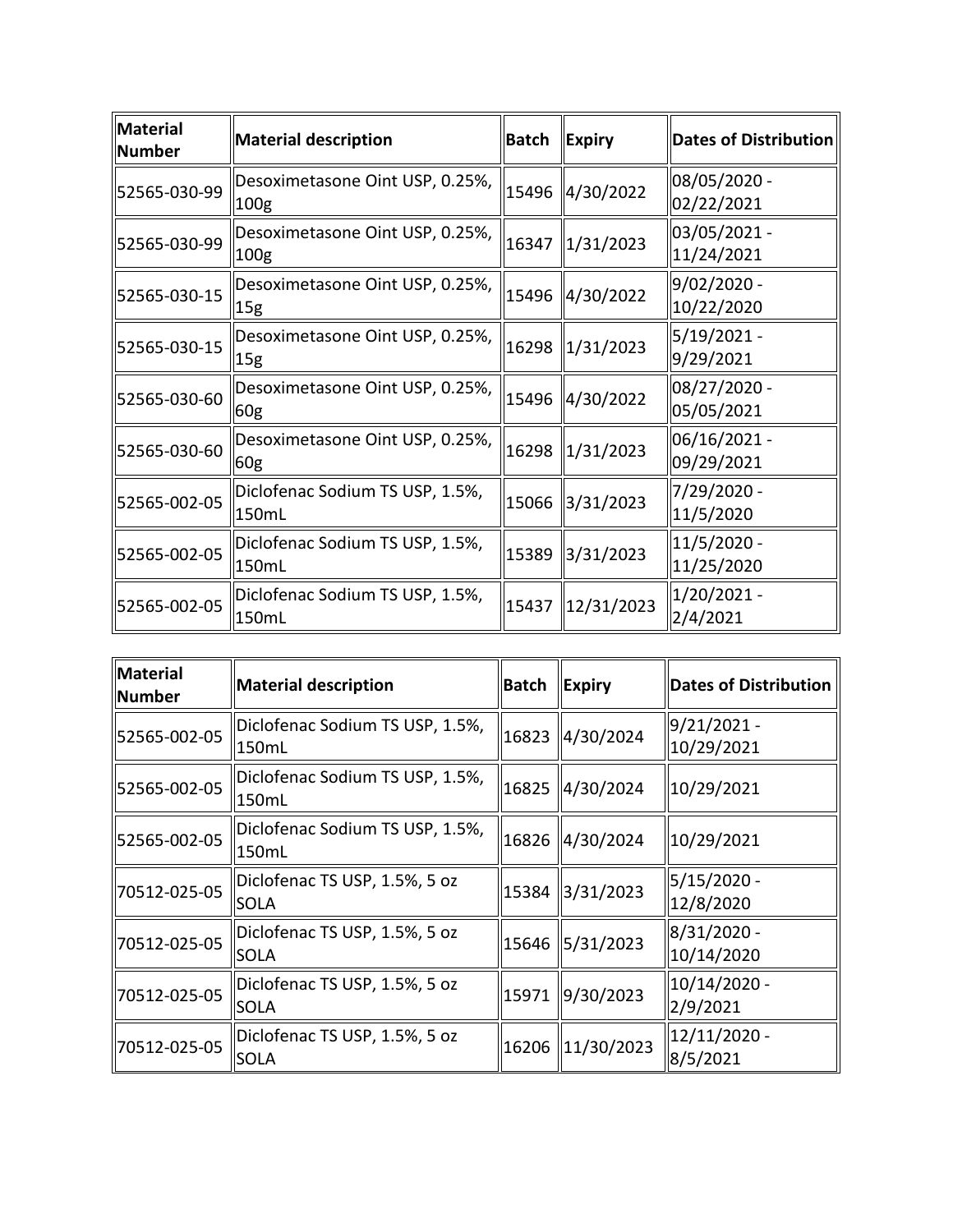| <b>Material</b><br><b>Number</b> | <b>Material description</b>                  | <b>Batch</b> | <b>Expiry</b>   | <b>Dates of Distribution</b> |
|----------------------------------|----------------------------------------------|--------------|-----------------|------------------------------|
| 70512-025-05                     | Diclofenac TS USP, 1.5%, 5 oz<br><b>SOLA</b> | 16226        | 11/30/2023      | 12/11/2020 -<br>1/11/2021    |
| 70512-025-05                     | Diclofenac TS USP, 1.5%, 5 oz<br><b>SOLA</b> | 16268        | 12/31/2023      | $1/11/2021 -$<br>2/3/2021    |
| 70512-025-05                     | Diclofenac TS USP, 1.5%, 5 oz<br><b>SOLA</b> | 16342        | 1/31/2024       | $2/17/2021 -$<br>2/22/2021   |
| 70512-025-05                     | Diclofenac TS USP, 1.5%, 5 oz<br><b>SOLA</b> | 16343        | 1/31/2024       | $2/22/2021 -$<br>4/6/2021    |
| 70512-025-05                     | Diclofenac TS USP, 1.5%, 5 oz<br><b>SOLA</b> | 16503        | 3/31/2024       | 4/14/2021 -<br>4/19/2021     |
| 70512-025-05                     | Diclofenac TS USP, 1.5%, 5 oz<br><b>SOLA</b> | 16504        | 3/31/2024       | 4/14/2021 -<br>5/14/2021     |
| 70512-025-05                     | Diclofenac TS USP, 1.5%, 5 oz<br><b>SOLA</b> | 16632        | 4/30/2024       | 5/14/2021 -<br>6/28/2021     |
| 70512-025-05                     | Diclofenac TS USP, 1.5%, 5 oz<br><b>SOLA</b> | 16715        | 5/31/2024       | $6/23/2021 -$<br>8/3/2021    |
| 70512-025-05                     | Diclofenac TS USP, 1.5%, 5 oz<br><b>SOLA</b> | 16731        | 5/31/2024       | 8/3/2021 -<br>9/20/2021      |
| 70512-031-60                     | Diflor Diacetate Oint USP, 0.05%,<br>60g     | 15876        | 8/31/2022       | 9/3/2020 - 9/3/2020          |
| 70512-031-60                     | Diflor Diacetate Oint USP, 0.05%,<br>60g     | 15800        | 7/31/2022       | 7/30/2020 -<br>8/19/2020     |
| 70512-031-60                     | Diflor Diacetate Oint USP, 0.05%,<br>60g     | 15904        | 8/31/2022       | $9/16/2020$ -<br>12/9/2020   |
| 70512-031-60                     | Diflor Diacetate Oint USP, 0.05%,<br>60g     |              | 15917 8/31/2022 | 12/8/2020 -<br>4/19/2021     |
| 70512-031-60                     | Diflor Diacetate Oint USP, 0.05%,<br>60g     | 15922        | 8/31/2022       | no sales                     |
| 70512-031-60                     | Diflor Diacetate Oint USP, 0.05%,<br>60g     | 16202        | 11/30/2022      | no sales                     |
| 70512-031-60                     | Diflor Diacetate Oint USP, 0.05%,<br>60g     | 16203        | 11/30/2022      | 4/22/2021 -<br>9/8/2021      |
| 52565-063-60                     | Diflor Diacetate Oint USP, 0.05%,<br>60g     | 16205        | 11/30/2022      | $01/11/2021 -$<br>07/21/2021 |
| 52565-063-60                     | Diflor Diacetate Oint USP, 0.05%,<br>60g     | 15876        | 8/31/2022       | 09/17/2020 -<br>12/16/2020   |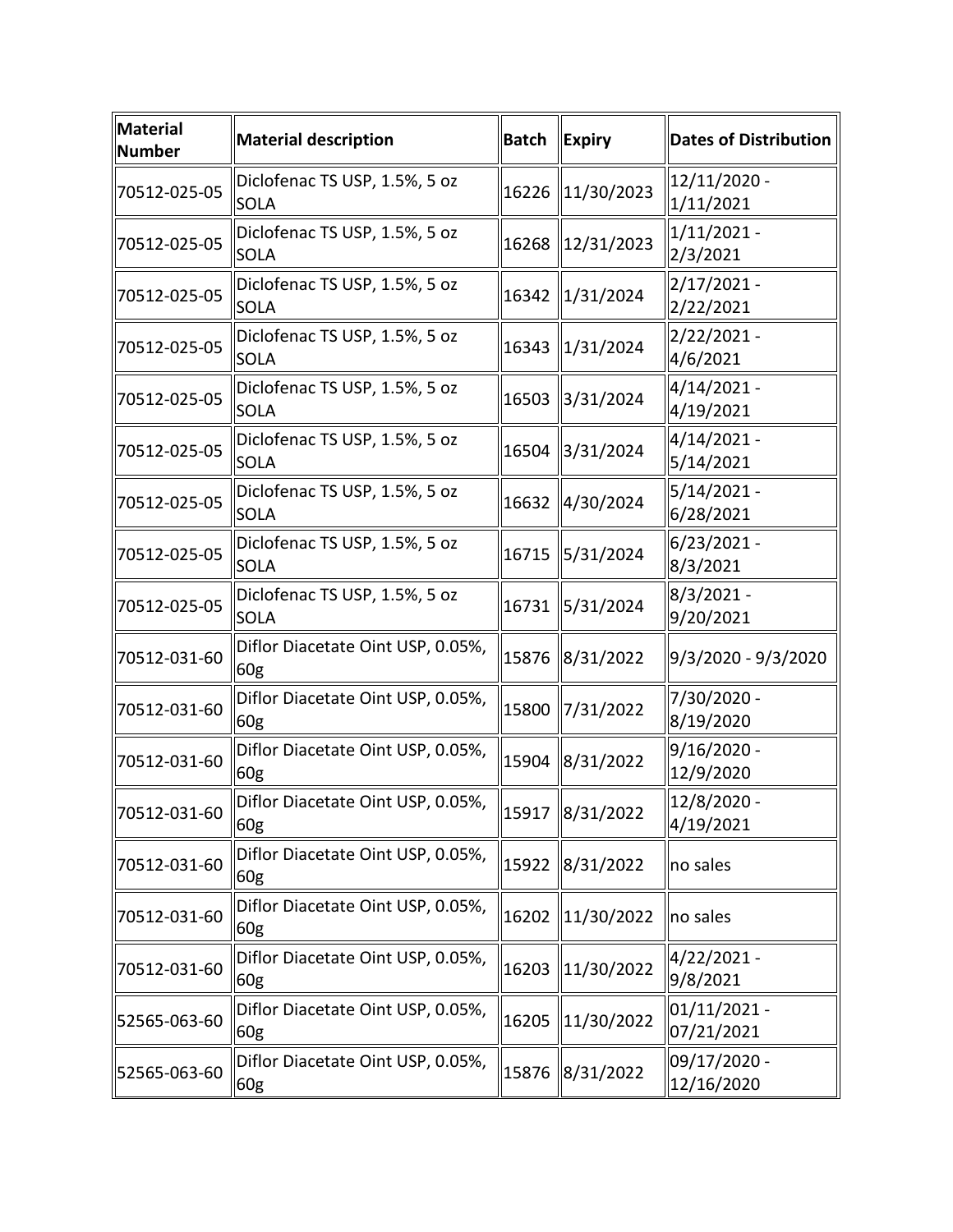| $\ $ Material<br><b>Number</b> | <b>Material description</b>                          | <b>Batch</b> | <b>Expiry</b>          | <b>Dates of Distribution</b> |
|--------------------------------|------------------------------------------------------|--------------|------------------------|------------------------------|
| 52565-022-15                   | Econazole Nitrate Cream, 1%, 15g   16410             |              | $\ 1/31/2023\ $        | 8/24/2021 -<br>9/21/2021     |
| 52565-022-15                   | Econazole Nitrate Cream, 1%, 15g   16438   1/31/2023 |              |                        | $4/2/2021 -$<br>6/18/2021    |
| 52565-022-15                   | Econazole Nitrate Cream, 1%, 15g   16882             |              | $\frac{1}{4}$ /30/2023 | 9/30/2021 -<br>12/17/2021    |
| 52565-022-30                   | Econazole Nitrate Cream, 1%, 30g   16410             |              | $\frac{1}{31/2023}$    | 8/23/2021 -<br>11/24/2021    |
| 52565-022-30                   | Econazole Nitrate Cream, 1%, 30g   16438             |              | $\ 1/31/2023\ $        | $4/2/2021 -$<br>7/28/2021    |
| 52565-022-85                   | Econazole Nitrate Cream, 1%, 85g   15349             |              | $\frac{2}{28}$ /2022   | 8/11/2020 -<br>5/21/2021     |
| 52565-022-85                   | Econazole Nitrate Cream, 1%, 85g   16410             |              | $\ 1/31/2023\ $        | $9/7/2021 -$<br>11/8/2021    |
| 52565-022-85                   | Econazole Nitrate Cream, 1%, 85g   16438             |              | $\ 1/31/2023\ $        | $4/2/2021 -$<br>5/28/2021    |
| 52565-022-85                   | Econazole Nitrate Cream, 1%, 85g   16882   4/30/2023 |              |                        | 9/30/2021 -<br>11/2/2021     |
| 52565-079-11                   | Fluocinonide Cream USP, 0.1%,<br>120g                | 15288        | 3/31/2022              | 10/21/2020 -<br>3/15/2021    |
| 52565-079-11                   | Fluocinonide Cream USP, 0.1%,<br>120g                | 16065        | 10/31/2022             | 12/23/2020 -<br>2/11/2021    |
| 52565-079-11                   | Fluocinonide Cream USP, 0.1%,<br>120g                | 16430        | 2/28/2023              | 3/30/2021 -<br>4/21/2021     |
| 52565-079-11                   | Fluocinonide Cream USP, 0.1%,<br> 120g               |              | 16431   2/28/2023      | 04/21/2021 -<br>7/14/2021    |
| 52565-079-11                   | Fluocinonide Cream USP, 0.1%,<br>120g                | 16675        | 3/31/2023              | 7/15/2021 -<br>11/10/2021    |
| 52565-054-15                   | Fluocinonide Gel USP, 0.05%, 15g                     | 15122        | 2/28/2022              | 7/14/2020 -<br>9/17/2020     |
| 52565-054-15                   | Fluocinonide Gel USP, 0.05%, 15g                     | 15475        | 3/31/2022              | 9/18/2020 -<br>12/22/2020    |
| 52565-054-30                   | Fluocinonide Gel USP, 0.05%, 30g                     | 15380        | 3/31/2022              | 08/19/2020 -<br>10/16/2020   |
| 52565-054-60                   | Fluocinonide Gel USP, 0.05%, 60g                     | 15119        | 2/28/2022              | 5/06/2020 -<br>07/31/2020    |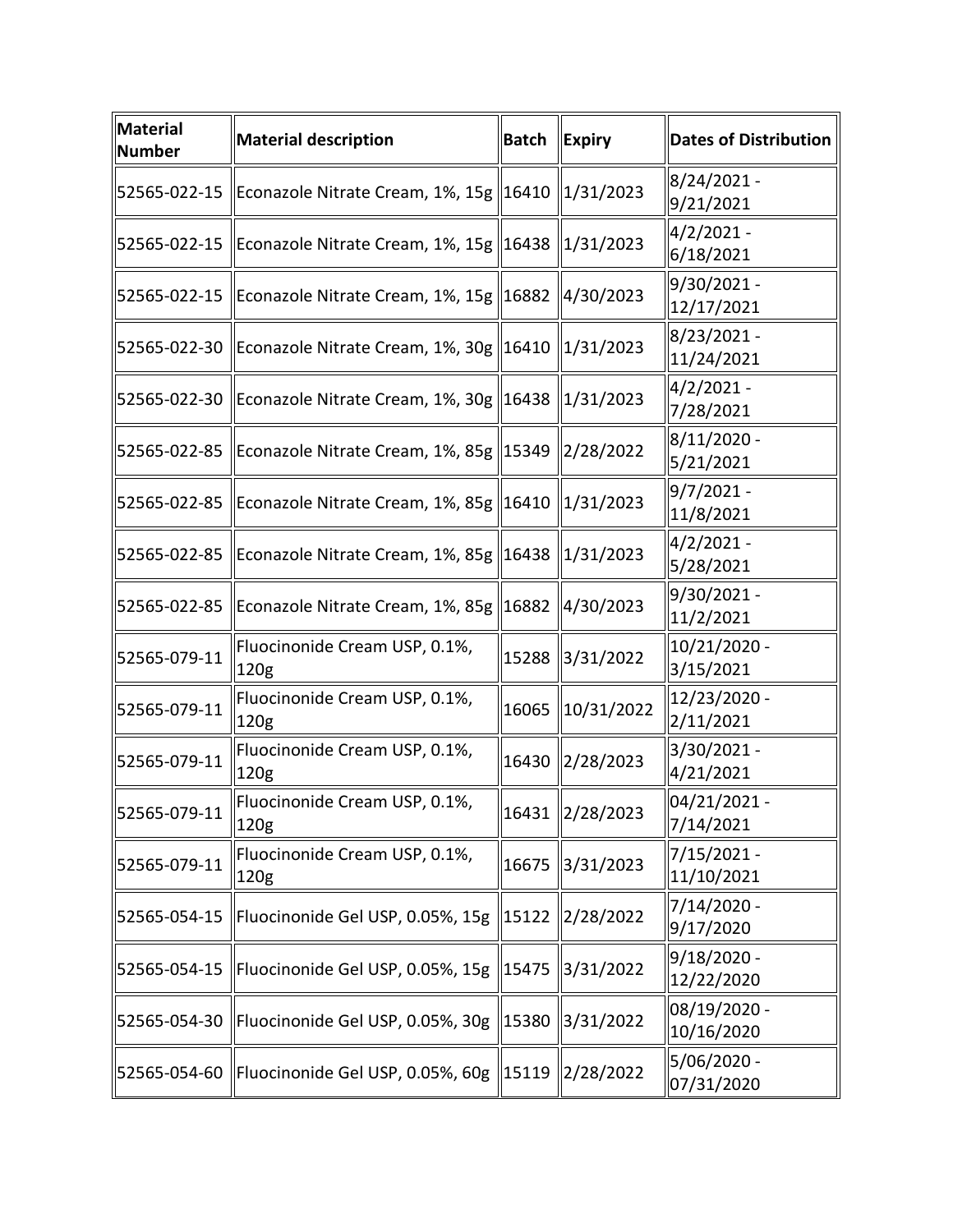| Material description |       | Dates of Distribution                                                                                                                                                                                                                                                                                                                                                                   |
|----------------------|-------|-----------------------------------------------------------------------------------------------------------------------------------------------------------------------------------------------------------------------------------------------------------------------------------------------------------------------------------------------------------------------------------------|
|                      |       | 7/31/2020 -<br>8/24/2020                                                                                                                                                                                                                                                                                                                                                                |
|                      |       | 8/24/2020 -<br>10/07/2020                                                                                                                                                                                                                                                                                                                                                               |
|                      |       | 12/10/2021                                                                                                                                                                                                                                                                                                                                                                              |
|                      |       | 12/1/2021                                                                                                                                                                                                                                                                                                                                                                               |
|                      |       | 12/04/2020 -<br>7/02/2021                                                                                                                                                                                                                                                                                                                                                               |
|                      | Batch | <b>Expiry</b><br>  52565-054-60   Fluocinonide Gel USP, 0.05%, 60g   15122   2/28/2022<br>  52565-054-60   Fluocinonide Gel USP, 0.05%, 60g   15380   3/31/2022<br>  52565-025-20   Fluocinonide TS USP, 0.05%, 20mL  17138   2/28/2023<br>  52565-025-59   Fluocinonide TS USP, 0.05%, 60mL  17138   2/28/2023<br>  52565-085-15   Gentamicin Cream USP, 0.1%, 15g   15342   3/31/2022 |

| Material<br><b>Number</b> | <b>Material description</b>                          | <b>Batch</b> | <b>Expiry</b>                                   | <b>Dates of Distribution</b> |
|---------------------------|------------------------------------------------------|--------------|-------------------------------------------------|------------------------------|
| 52565-085-15              | Gentamicin Cream USP, 0.1%, 15g   15343   3/31/2022  |              |                                                 | 5/17/2021                    |
| 52565-085-15              | Gentamicin Cream USP, 0.1%, 15g   16686              |              | 3/31/2023                                       | 06/02/2021 -<br>9/21/2021    |
| 52565-085-30              | Gentamicin Cream USP, 0.1%, 30g   15259   3/31/2022  |              |                                                 | 3/28/2020 -<br>05/06/2020    |
| 52565-085-30              | Gentamicin Cream USP, 0.1%, 30g   15260   3/31/2022  |              |                                                 | 5/06/2020 -<br>6/12/2020     |
| 52565-085-30              | Gentamicin Cream USP, 0.1%, 30g   15282   4/30/2022  |              |                                                 | 6/10/2020 -<br>6/30/2020     |
| 52565-085-30              | Gentamicin Cream USP, 0.1%, 30g   15283   5/31/2022  |              |                                                 | 6/30/2020 -<br>9/01/2020     |
| 52565-085-30              | Gentamicin Cream USP, 0.1%, 30g   15725   6/30/2022  |              |                                                 | 9/01/2020 -<br>9/17/2020     |
| 52565-085-30              | Gentamicin Cream USP, 0.1%, 30g   15745   6/30/2022  |              |                                                 | 9/16/2020 -<br>12/30/2020    |
| 52565-085-30              | Gentamicin Cream USP, 0.1%, 30g   15764   6/30/2022  |              |                                                 | 12/23/2020 -<br>04/15/2021   |
| 52565-085-30              | Gentamicin Cream USP, 0.1%, 30g   16066   10/31/2022 |              |                                                 | 12/23/2020 -<br>9/29/2021    |
| 70512-036-30              | Gentamicin Crm USP, 0.1%, 30g,<br><b>SOLA</b>        | 15725        | 6/30/2022                                       | 7/6/2020 -<br>1/11/2022      |
| 70512-036-30              | Gentamicin Crm USP, 0.1%, 30g,<br><b>SOLA</b>        | 16113        | $\left  \frac{10}{31}/ \frac{2022}{200}\right $ | 9/30/2021 -<br>10/20/2021    |
| 52565-090-15              | Gentamicin Ointment USP, 0.1%,<br>15 <sub>g</sub>    | 16878        | 5/31/2023                                       | 8/27/2021 -<br>8/28/2021     |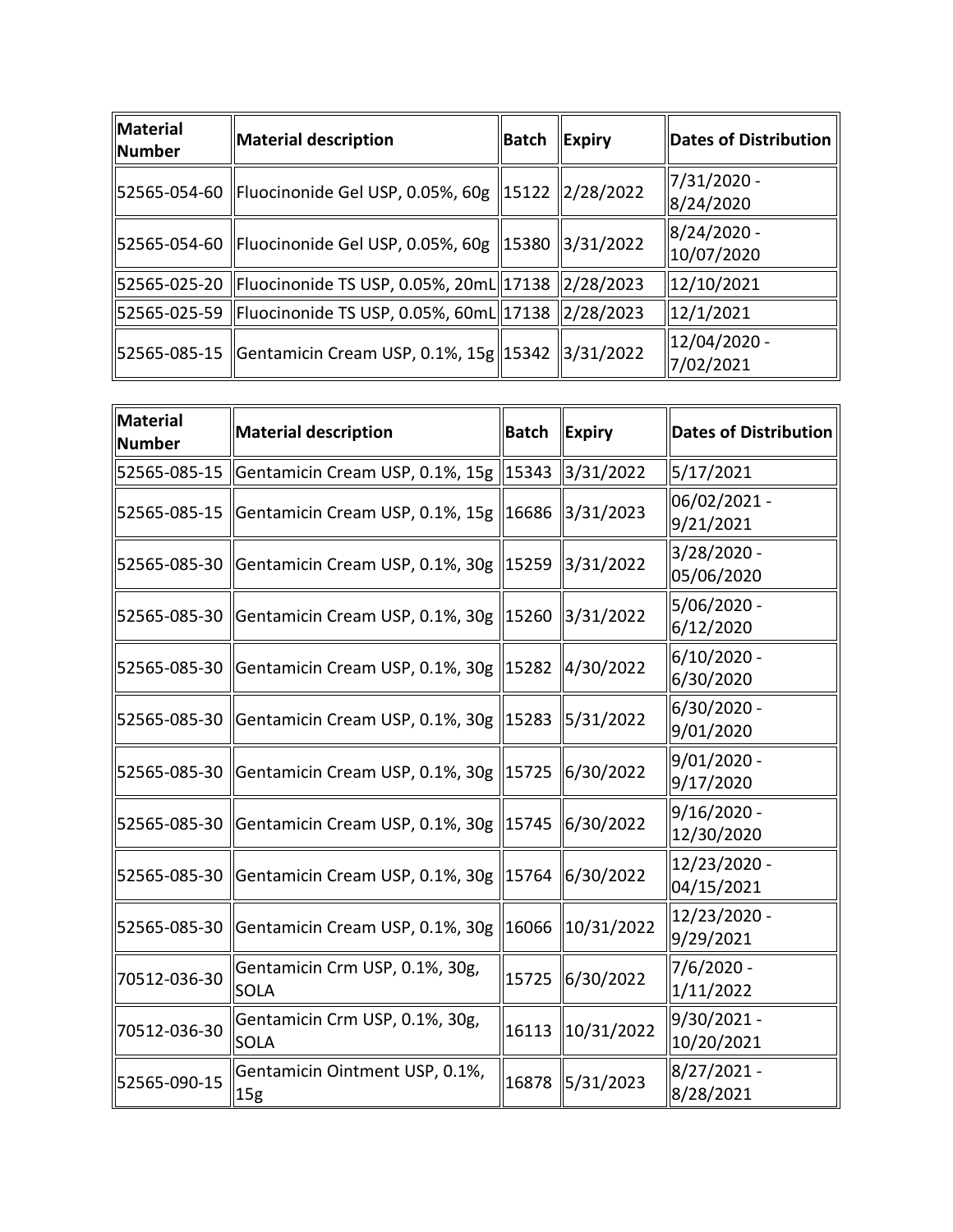| Material<br><b>Number</b> | <b>Material description</b>                       | <b>Batch</b> | Expiry          | <b>Dates of Distribution</b> |
|---------------------------|---------------------------------------------------|--------------|-----------------|------------------------------|
| 52565-090-15              | Gentamicin Ointment USP, 0.1%,<br>15g             | 16912        | 5/31/2023       | 8/26/2021 -<br>12/17/2021    |
| 52565-090-30              | Gentamicin Ointment USP, 0.1%,<br>30 <sub>g</sub> | 16878        | 5/21/2023       | 8/28/2021 -<br>12/17/2021    |
| 70512-033-50              | Halobeta Prop Oint USP, 0.05%,<br>50g SOLA        | 15128        | 2/28/2022       | 3/20/2020 -<br>7/2/2020      |
| 70512-033-50              | Halobeta Prop Oint USP, 0.05%,<br>50g SOLA        | 15721        | 6/30/2022       | $7/2/2020 -$<br>12/30/2020   |
| 70512-033-50              | Halobeta Prop Oint USP, 0.05%,<br>50g SOLA        | 16171        | 10/31/2022      | $3/1/2021 -$<br>3/31/2021    |
| 70512-033-50              | Halobeta Prop Oint USP, 0.05%,<br>50g SOLA        | 16819        | 4/30/2023       | 6/5/2021 - 9/8/2021          |
| 70512-033-50              | Halobeta Prop Oint USP, 0.05%,<br>50g SOLA        | 17124        | 7/31/2023       | $10/1/2021$ -<br>12/20/2021  |
| 52565-073-15              | Halobetasol Prop Ointment,<br>0.05%, 15g          | 15280        | 2/28/2022       | 01/14/2021 -<br>08/20/2021   |
| 52565-073-15              | Halobetasol Prop Ointment,<br>0.05%, 15g          | 16539        | 3/31/2023       | 05/05/2021 -<br>06/22/2021   |
| 52565-073-15              | Halobetasol Prop Ointment,<br>0.05%, 15g          | 16907        | 5/31/2023       | 07/12/2021 -<br>11/24/2021   |
| 52565-073-51              | Halobetasol Prop Ointment,<br>0.05%, 50g          | 15381        | 3/31/2022       | 6/30/2020 -<br>7/29/2020     |
| 52565-073-51              | Halobetasol Prop Ointment,<br>0.05%, 50g          | 15382        | 4/30/2022       | 7/28/2020 -<br>8/12/2020     |
| 52565-073-51              | Halobetasol Prop Ointment,<br>$0.05\%$ , 50g      |              | 15501 4/30/2022 | 8/11/2020 -<br>8/27/2020     |
| 52565-073-51              | Halobetasol Prop Ointment,<br>0.05%, 50g          | 15523        | 4/30/2022       | 8/26/2020 -<br>9/18/2020     |
| 52565-073-51              | Halobetasol Prop Ointment,<br>0.05%, 50g          | 15812        | 7/31/2022       | $9/18/2020$ -<br>10/28/2020  |
| 52565-073-51              | Halobetasol Prop Ointment,<br>0.05%, 50g          | 15972        | 9/30/2022       | 10-06/2020 -<br>11/02/2020   |
| 52565-073-51              | Halobetasol Prop Ointment,<br>0.05%, 50g          | 16034        | 9/30/2022       | $2/26/2021 -$<br>03/01/2021  |
| 52565-073-51              | Halobetasol Prop Ointment,<br>0.05%, 50g          | 16037        | 9/30/2022       | $2/27/2021 -$<br>03/06/2021  |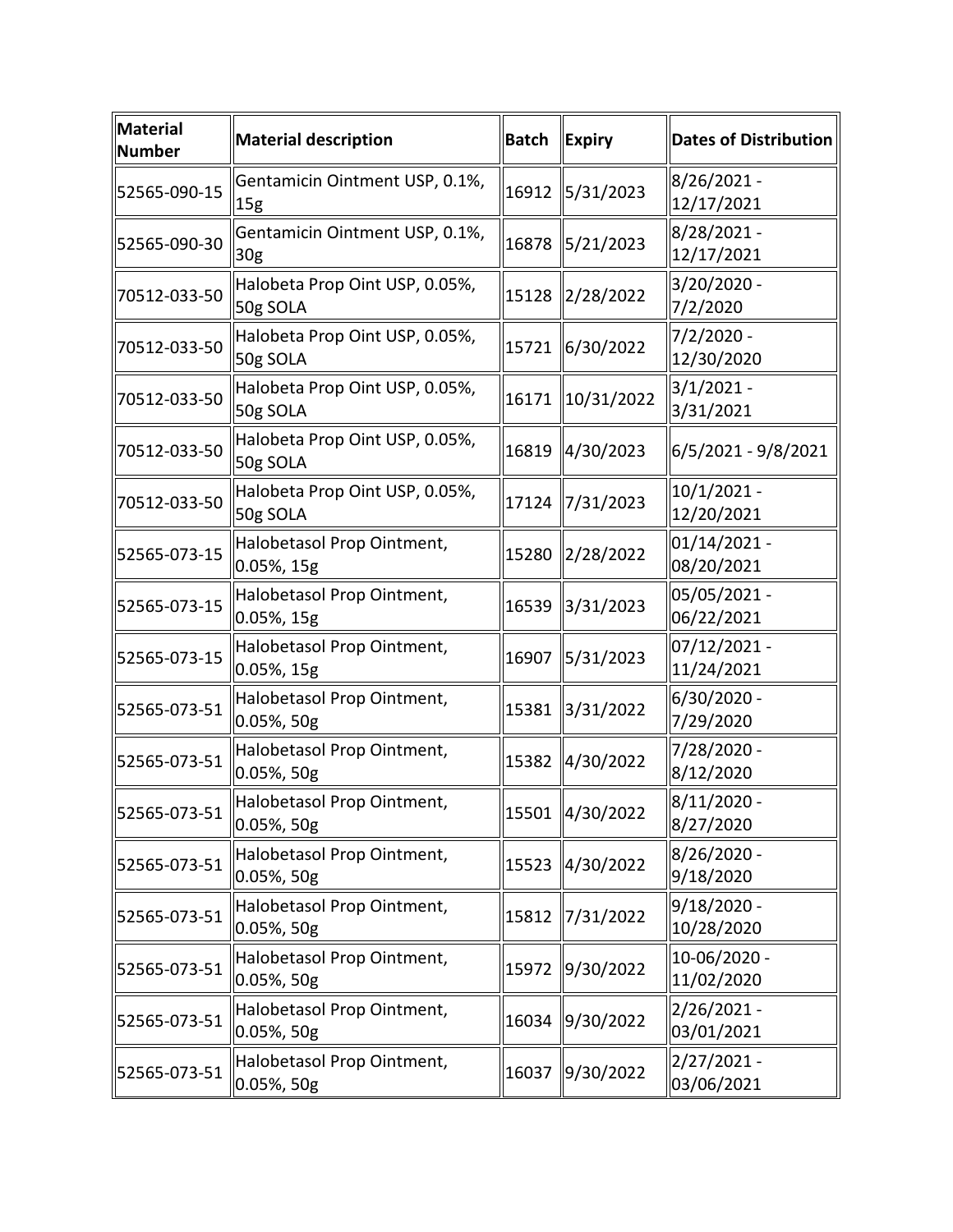| <b>Material</b><br><b>Number</b> | <b>Material description</b>                   | <b>Batch</b> | <b>Expiry</b>   | <b>Dates of Distribution</b> |
|----------------------------------|-----------------------------------------------|--------------|-----------------|------------------------------|
| 52565-073-51                     | Halobetasol Prop Ointment,<br>$0.05\%$ , 50g  | 16105        | 10/31/2022      | 2/27/2021 -<br>3/26/2021     |
| 52565-073-51                     | Halobetasol Prop Ointment,<br>$0.05%$ , 50g   | 16143        | 10/31/2022      | 3/25/2021 -<br>4/19/2021     |
| 52565-073-51                     | Halobetasol Prop Ointment,<br>$0.05\%$ , 50g  | 16539        | 3/31/2023       | 05/04/2021 -<br>05/12/2021   |
| 52565-073-51                     | Halobetasol Prop Ointment,<br>$0.05%$ , 50g   | 16746        | 3/31/2023       | 06/10/2021 -<br>06/30/2021   |
| 52565-073-51                     | Halobetasol Prop Ointment,<br>$0.05%$ , 50g   | 16747        | 3/31/2023       | 06/01/2021 -<br>06/30/2021   |
| 52565-073-51                     | Halobetasol Prop Ointment,<br>$0.05%$ , 50g   | 16906        | 5/31/2023       | 7/12/2021 -<br>7/27/2021     |
| 52565-073-51                     | Halobetasol Prop Ointment,<br>$0.05\%$ , 50g  | 16962        | 6/30/2023       | 9/01/2021 -<br>9/16/2021     |
| 52565-073-51                     | Halobetasol Prop Ointment,<br>0.05%, 50g      | 17041        | 6/30/2023       | 9/16/2021 -<br>9/27/2021     |
| 52565-073-51                     | Halobetasol Prop Ointment,<br>$0.05%$ , 50g   | 17110        | 7/31/2023       | 10/21/2021 -<br>11/02/2021   |
|                                  | 51862-159-04 HB Lotion USP, 0.1%, 4oz Mayne   | 15435        | 3/31/2022       | 10/26/2020 -<br>09/28/2021   |
|                                  | 51862-159-04 HB Lotion USP, 0.1%, 4oz Mayne   | 16960        | 5/31/2023       | 09/24/2021 to<br>current     |
|                                  | 70512-032-04   HB Lotion USP, 0.1%, 4oz, SOLA | 16896        | 5/31/2023       | 7/12/2021 -<br>1/12/2022     |
|                                  | 70512-032-04 HB Lotion USP, 0.1%, 4oz, SOLA   |              | 16897 5/31/2023 | no sales                     |
| 63739-998-67                     | HP Oint USP, 0.05%, 50g<br>McKesson           | 15720        | 6/30/2022       | $09/28/2020 -$<br>12/30/2020 |
| 63739-998-67                     | HP Oint USP, 0.05%, 50g<br>McKesson           | 16449        | 2/28/2023       | $04/06/2021 -$<br>10/27/2021 |
| 63739-998-67                     | HP Oint USP, 0.05%, 50g<br>McKesson           | 16450        | 2/28/2023       | $11/25/2021 -$<br>01/12/2022 |
| 52565-087-02                     | Hydrocortisone Butyrate Ltn,<br>$0.1\%$ , 20z | 16293        | 1/31/2023       | 5/12/2021 -<br>11/22/2021    |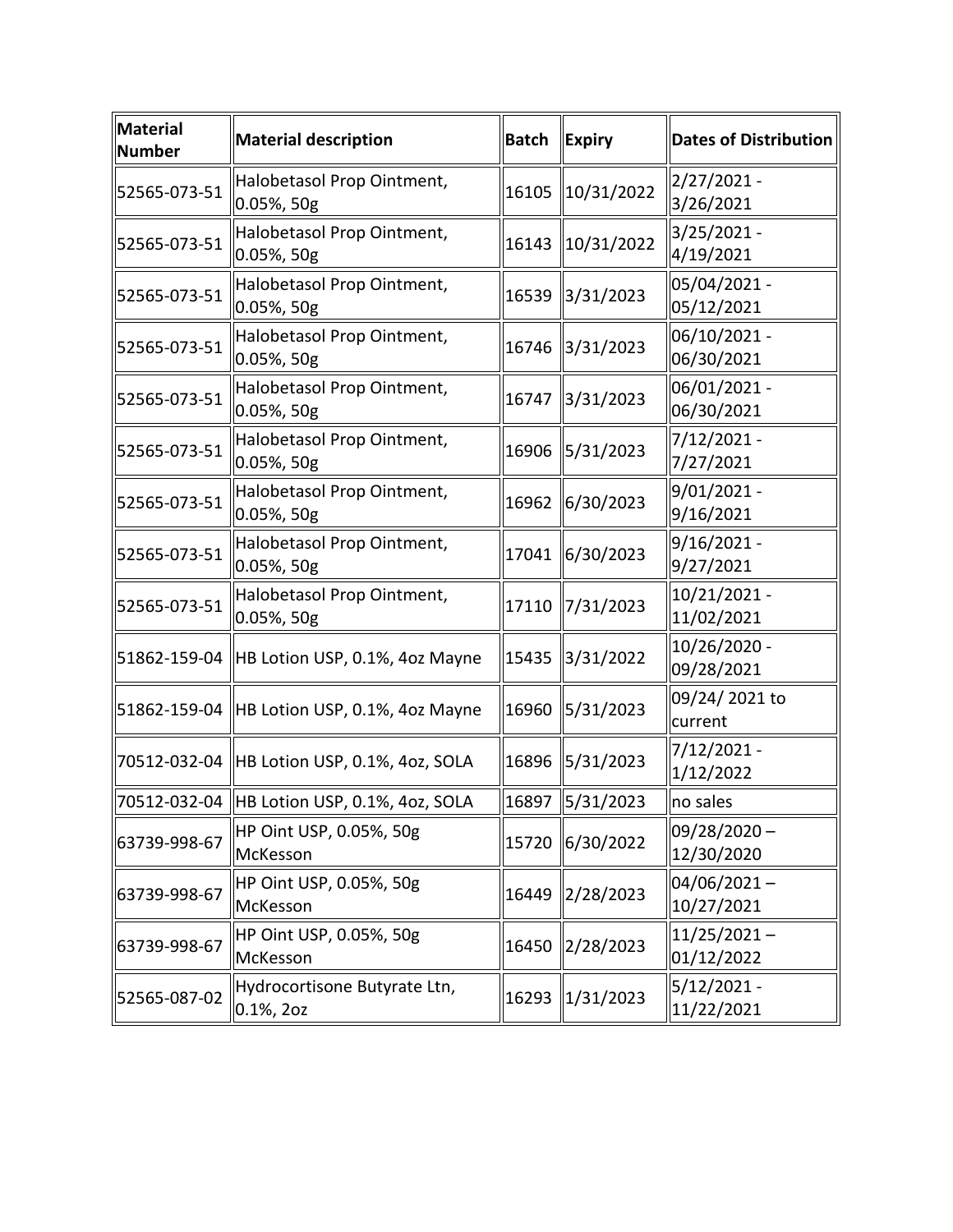| <b>Material</b><br><b>Number</b> | <b>Material description</b>                   | <b>Batch</b> | <b>Expiry</b>   | <b>Dates of Distribution</b> |
|----------------------------------|-----------------------------------------------|--------------|-----------------|------------------------------|
| 52565-087-02                     | Hydrocortisone Butyrate Ltn,<br>$0.1\%$ , 20z | 16436        | 2/28/2023       | 11/22/2021 -<br>12/01/2021   |
| 52565-087-02                     | Hydrocortisone Butyrate Ltn,<br>$0.1\%$ , 20z | 16451        | 2/28/2023       | 12/01/2021 -<br>01/03/2022   |
| 52565-087-04                     | Hydrocortisone Butyrate Ltn,<br>0.1%, 4oz     | 15105        | 2/28/2022       | 08/13/2020 -<br>02/20/2021   |
| 52565-087-04                     | Hydrocortisone Butyrate Ltn,<br>0.1%, 4oz     | 15290        | 3/31/2022       | 12/23/2020 -<br>3/16/2021    |
| 52565-087-04                     | Hydrocortisone Butyrate Ltn,<br>$0.1\%$ , 40z | 15291        | 3/31/2022       | 03/16/2021 -<br>04/30/2021   |
| 52565-087-04                     | Hydrocortisone Butyrate Ltn,<br>0.1%, 4oz     | 15292        | 3/31/2022       | 8/24/2020                    |
| 52565-087-04                     | Hydrocortisone Butyrate Ltn,<br>$0.1\%$ , 40z | 16293        | 1/31/2023       | 05/13/2021 -<br>10/21/2021   |
| 52565-087-04                     | Hydrocortisone Butyrate Ltn,<br>0.1%, 4oz     | 16436        | 2/28/2023       | 09/22/2021 -<br>11/02/2021   |
| 52565-087-04                     | Hydrocortisone Butyrate Ltn,<br>$0.1\%$ , 40z | 16451        | 2/28/2023       | 11/02/2021 -<br>11/22/2021   |
| 52565-087-04                     | Hydrocortisone Butyrate Ltn,<br>0.1%, 4oz     | 16472        | 2/28/2023       | 11/22/2021 -<br>01/03/2022   |
| 52565-122-15                     | Lidocaine Cream, 4%, 15g                      | 15192        | 2/28/2022       | 6/19/2020 -<br>11/17/2020    |
|                                  | 52565-122-15   Lidocaine Cream, 4%, 15g       | 16278        | 1/31/2023       | 3/15/2021 -<br>11/15/2021    |
|                                  | 52565-122-30  Lidocaine Cream, 4%, 30g        |              | 15124 2/28/2022 | 8/27/2020 -<br>01/20/2021    |
|                                  | 52565-122-30   Lidocaine Cream, 4%, 30g       | 15192        | 2/28/2022       | 11/16/2020 -<br>3/18/2021    |
| 52565-122-30                     | Lidocaine Cream, 4%, 30g                      | 15296        | 3/31/2022       | 12/22/2020 -<br>5/10/2021    |
| 52565-122-30                     | Lidocaine Cream, 4%, 30g                      | 15336        | 3/31/2022       | 6/8/2020 -6/17/2021          |
|                                  | 52565-122-30   Lidocaine Cream, 4%, 30g       | 15337        | 3/31/2022       | $6/17/2021 -$<br>9/21/2021   |
| 52565-122-30                     | Lidocaine Cream, 4%, 30g                      | 15439        | 3/31/2022       | 5/17/2021                    |
|                                  | 52565-122-30  Lidocaine Cream, 4%, 30g        | 16278        | 1/31/2023       | 4/01/2021 -<br>7/06/2021     |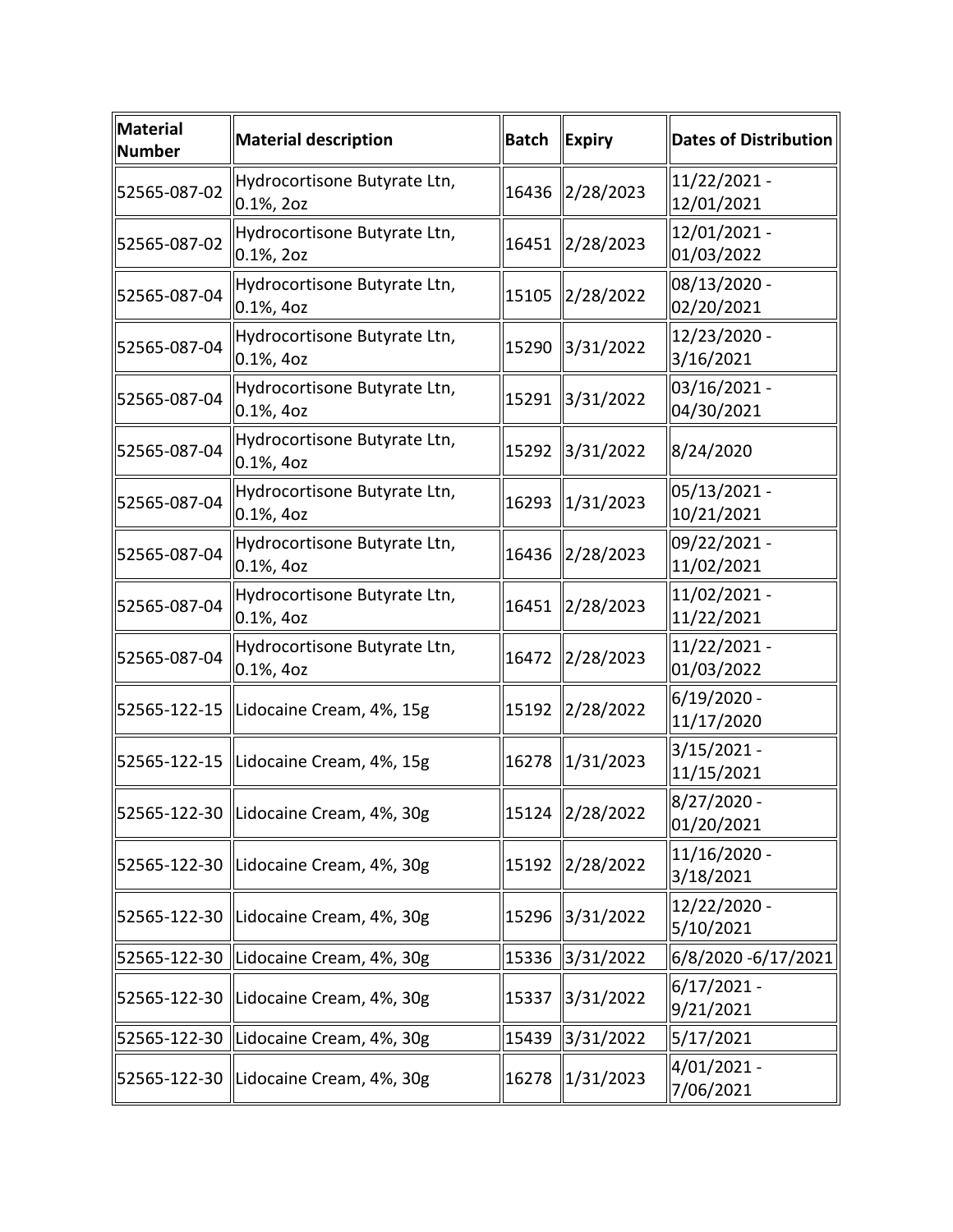| <b>Material</b><br><b>Number</b> | <b>Material description</b>                  | <b>Batch</b> | <b>Expiry</b>                       | Dates of Distribution       |
|----------------------------------|----------------------------------------------|--------------|-------------------------------------|-----------------------------|
|                                  | 52565-122-30 Lidocaine Cream, 4%, 30g        | 16603        | 3/31/2023                           | 7/06/2021 -<br>9/08/2021    |
|                                  | 52565-122-30  Lidocaine Cream, 4%, 30g       | 16664        | 3/31/2023                           | 9/08/2021 -<br>9/22/2021    |
|                                  | 52565-122-30  Lidocaine Cream, 4%, 30g       | 17023        | 6/30/2023                           | 11/08/2021 -<br>12/17/2021  |
|                                  | 0536-1281-28  Lidocaine Cream, 4%, 30g Rugby | 15722        | 6/30/2022                           | 6/29/2020 -<br>11/20/2020   |
|                                  | 0536-1281-28  Lidocaine Cream, 4%, 30g Rugby | 16274        | $\left  \frac{12}{31} \right  2022$ | $1/19/2021 -$<br>5/3/2021   |
|                                  | 0536-1281-28  Lidocaine Cream, 4%, 30g Rugby | 16947        | 5/31/2023                           | $9/14/2021 -$<br>12/09/2021 |
|                                  | 0536-1281-28  Lidocaine Cream, 4%, 30g Rugby | 17140        | 8/31/2023                           | 12/09/2021 -<br>1/27/2022   |
|                                  | 52565-122-07  Lidocaine Cream, 4%, 5x5g Kit  | 15067        | 2/28/2022                           | 7/9/2020 -7/16/2021         |
|                                  | 52565-122-07  Lidocaine Cream, 4%, 5x5g Kit  | 16664        | 3/31/2023                           | 5/15/2021 -<br>10/21/2021   |
| 52565-008-14                     | Lidocaine Ointment USP, 5%,<br>35.44g        | 16389        | 2/29/2024                           | 5/11/2021 -<br>5/14/2021    |
| 52565-008-14                     | Lidocaine Ointment USP, 5%,<br>35.44g        | 16452        | 2/29/2024                           | 5/11/2021 -<br>10/25/2021   |
| 50383-341-35                     | Lidocaine Ointment USP, 5%,<br>35.44g Akorn  | 16695        | 4/30/2024                           | $5/20/2021 -$<br>1/27/2022  |
|                                  | 52565-042-15   Nystatin Triam Oint USP, 15g  | 15125        | $\frac{2}{28/2022}$                 | 3/12/2020 -<br>06/17/2020   |
| 52565-042-15                     | Nystatin Triam Oint USP, 15g                 | 15385        | 3/31/2022                           | 4/29/2020 -<br>8/04/2020    |
|                                  | 52565-042-15   Nystatin Triam Oint USP, 15g  | 15613        | 5/31/2022                           | 08/04/2020 -<br>11/04/2020  |
| 52565-042-15                     | Nystatin Triam Oint USP, 15g                 | 16027        | 9/30/2022                           | 11/03/2020 -<br>01/20/2021  |
| 52565-042-15                     | Nystatin Triam Oint USP, 15g                 | 16204        | 11/30/2022                          | 01/20/2021 -<br> 06/18/2021 |
| 52565-042-15                     | Nystatin Triam Oint USP, 15g                 | 16376        | 1/31/2023                           | 4/22/2021 -<br>09/09/2021   |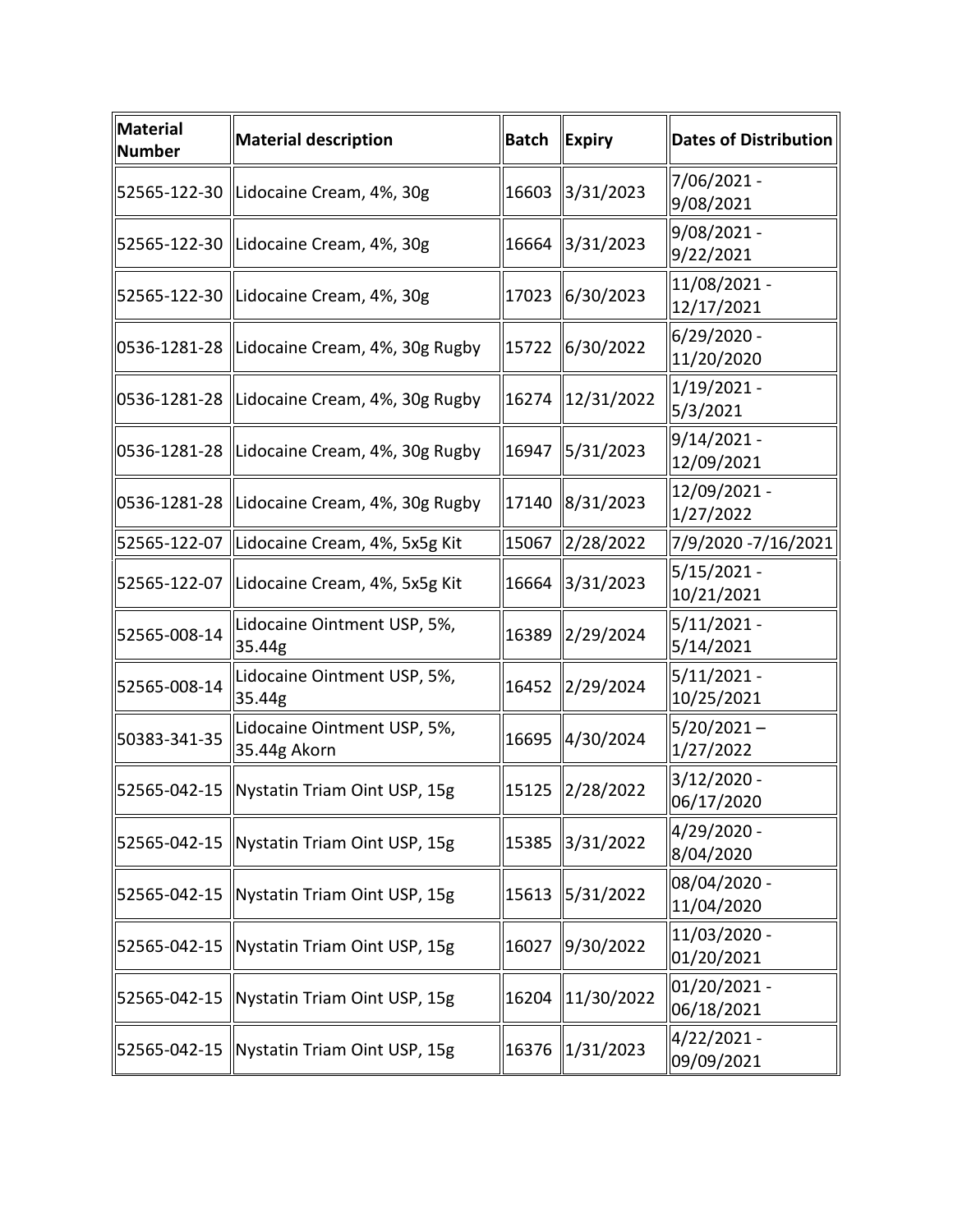| <b>Material</b><br><b>Number</b> | <b>Material description</b>                    | <b>Batch</b> | <b>Expiry</b>   | <b>Dates of Distribution</b> |
|----------------------------------|------------------------------------------------|--------------|-----------------|------------------------------|
|                                  | 52565-042-15   Nystatin Triam Oint USP, 15g    | 16707        | 3/31/2023       | 9/9/2021 -<br>11/04/2021     |
|                                  | 52565-042-30  Nystatin Triam Oint USP, 30g     | 15385        | 3/31/2022       | 07/23/2020 -<br>3/15/2021    |
|                                  | 52565-042-30   Nystatin Triam Oint USP, 30g    |              | 15752 6/30/2022 | 9/27/2020 -<br>11/17/2020    |
|                                  | 52565-042-30   Nystatin Triam Oint USP, 30g    |              | 15346 9/30/2022 | 11/18/2020 -<br>03/08/2021   |
|                                  | 52565-042-30   Nystatin Triam Oint USP, 30g    | 16188        | 11/30/2022      | 3/04/2021 -<br>04/07/2021    |
|                                  | 52565-042-30   Nystatin Triam Oint USP, 30g    | 16567        | 2/28/2023       | 5/25/2021 -<br>10/21/2021    |
|                                  | 52565-042-30  Nystatin Triam Oint USP, 30g     | 16730        | 4/30/2023       | 8/04/2021 -<br>08/04/2021    |
|                                  | 52565-042-60  Nystatin Triam Oint USP, 60g     | 15752        | 6/30/2022       | 08/05/2020 -<br>3/08/2021    |
|                                  | 52565-042-60  Nystatin Triam Oint USP, 60g     | 16188        | 11/30/2022      | 03/03/2021 -<br>11/04/2021   |
| 52565-048-15                     | Triamcinolone Acet Oint USP,<br>$ 0.5\% , 15g$ | 15608        | 5/31/2022       | 7/30/2020 -<br>3/15/2021     |
| 52565-048-15                     | Triamcinolone Acet Oint USP,<br>$ 0.5\%$ , 15g | 16026        | 9/30/2022       | 12/02/2020 -<br>4/08/2021    |

| Material<br>Number | Material description                              | Batch | $\ $ Expiry      | Dates of Distribution         |
|--------------------|---------------------------------------------------|-------|------------------|-------------------------------|
| 52565-048-15       | Triamcinolone Acet Oint USP,<br>$0.5%$ , 15g      |       | 16224 11/30/2022 | 4/07/2021 -<br>11/24/2021     |
| 52565-056-15       | Triamcinolone Cream USP, 0.1%,<br>15 <sub>g</sub> |       | 15123 2/28/2022  | 08/03/2020 -<br>09/10/2020    |
| 52565-056-15       | Triamcinolone Cream USP, 0.1%,<br>15 <sub>g</sub> |       | 15875 8/31/2022  | 09/28/2020 -<br>03/15/2021    |
| 52565-056-15       | Triamcinolone Cream USP, 0.1%,<br>15 <sub>g</sub> |       | 16115 10/31/2022 | $ 01/27/2021 -$<br>08/28/2021 |
| 52565-056-30       | Triamcinolone Cream USP, 0.1%,<br>30 <sub>g</sub> |       | 15123 2/28/2022  | 06/10/2020 -<br>08/06/2020    |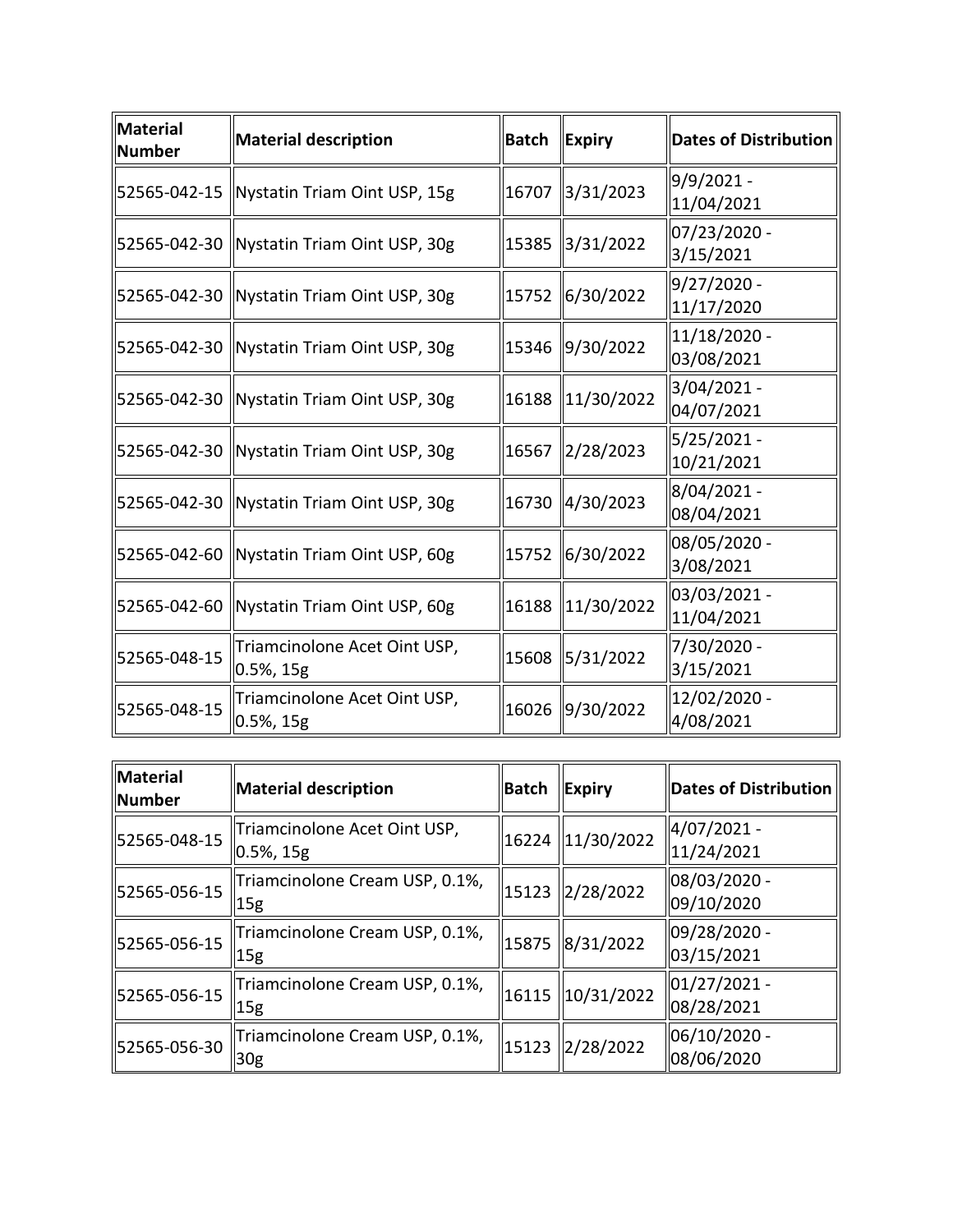| Material<br><b>Number</b> | <b>Material description</b>                       | <b>Batch</b> | <b>Expiry</b>   | <b>Dates of Distribution</b> |
|---------------------------|---------------------------------------------------|--------------|-----------------|------------------------------|
| 52565-056-30              | Triamcinolone Cream USP, 0.1%,<br>30g             | 15201        | 2/28/2022       | 08/05/2020 -<br>09/02/2020   |
| 52565-056-30              | Triamcinolone Cream USP, 0.1%,<br>30 <sub>g</sub> | 15477        | 4/30/2022       | 09/02/2020 -<br>11/17/2020   |
| 52565-056-30              | Triamcinolone Cream USP, 0.1%,<br>30 <sub>g</sub> | 15897        | 8/31/2022       | 11/17/2020 -<br>02/10/2021   |
| 52565-056-30              | Triamcinolone Cream USP, 0.1%,<br>30 <sub>g</sub> | 16090        | 10/31/2022      | 02/10/2021 -<br>04/14/2021   |
| 52565-056-30              | Triamcinolone Cream USP, 0.1%,<br>30 <sub>g</sub> | 16374        | 1/31/2023       | 04/14/2021 -<br>06/28/2021   |
| 52565-056-30              | Triamcinolone Cream USP, 0.1%,<br>30 <sub>g</sub> | 16676        | 3/31/2023       | 06/25/2021 -<br>09/02/2021   |
| 52565-056-30              | Triamcinolone Cream USP, 0.1%,<br>30 <sub>g</sub> | 17109        | 7/31/2023       | 11/15/2021 -<br>11/16/2021   |
| 52565-056-26              | Triamcinolone Cream USP, 0.1%,<br>454g            | 15121        | 2/28/2022       | $3/17/2020$ -<br>3/15/2021   |
| 52565-056-26              | Triamcinolone Cream USP, 0.1%,<br>454g            | 15127        | 2/28/2022       | 4/08/2020 -<br>8/06/2020     |
| 52565-056-26              | Triamcinolone Cream USP, 0.1%,<br>454g            | 15191        | 2/28/2022       | 8/03/2020 -<br>9/10/2020     |
| 52565-056-26              | Triamcinolone Cream USP, 0.1%,<br>454g            | 15201        | 2/28/2022       | 9/9/2020 -<br>9/24/2020      |
| 52565-056-26              | Triamcinolone Cream USP, 0.1%,<br>454g            | 15278        | 2/28/2022       | $9/23/2020 -$<br>10/14/2020  |
| 52565-056-26              | Triamcinolone Cream USP, 0.1%,<br>454g            |              | 15386 4/30/2022 | $10/14/2020$ -<br>6/18/2021  |
| 52565-056-26              | Triamcinolone Cream USP, 0.1%,<br>454g            | 15567        | 4/30/2022       | 11/25/2020 -<br>12/24/2020   |
| 52565-056-26              | Triamcinolone Cream USP, 0.1%,<br>454g            | 15875        | 8/31/2022       | 12/23/2020 -<br>01/13/2021   |
| 52565-056-26              | Triamcinolone Cream USP, 0.1%,<br>454g            | 16050        | 10/31/2022      | 01/13/2021 -<br>6/16/2021    |
| 52565-056-26              | Triamcinolone Cream USP, 0.1%,<br>454g            | 16051        | 10/31/2022      | $2/10/2021 -$<br>3/08/2021   |
| 52565-056-26              | Triamcinolone Cream USP, 0.1%,<br>454g            | 16115        | 10/31/2022      | 3/06/2021 -<br>3/12/2021     |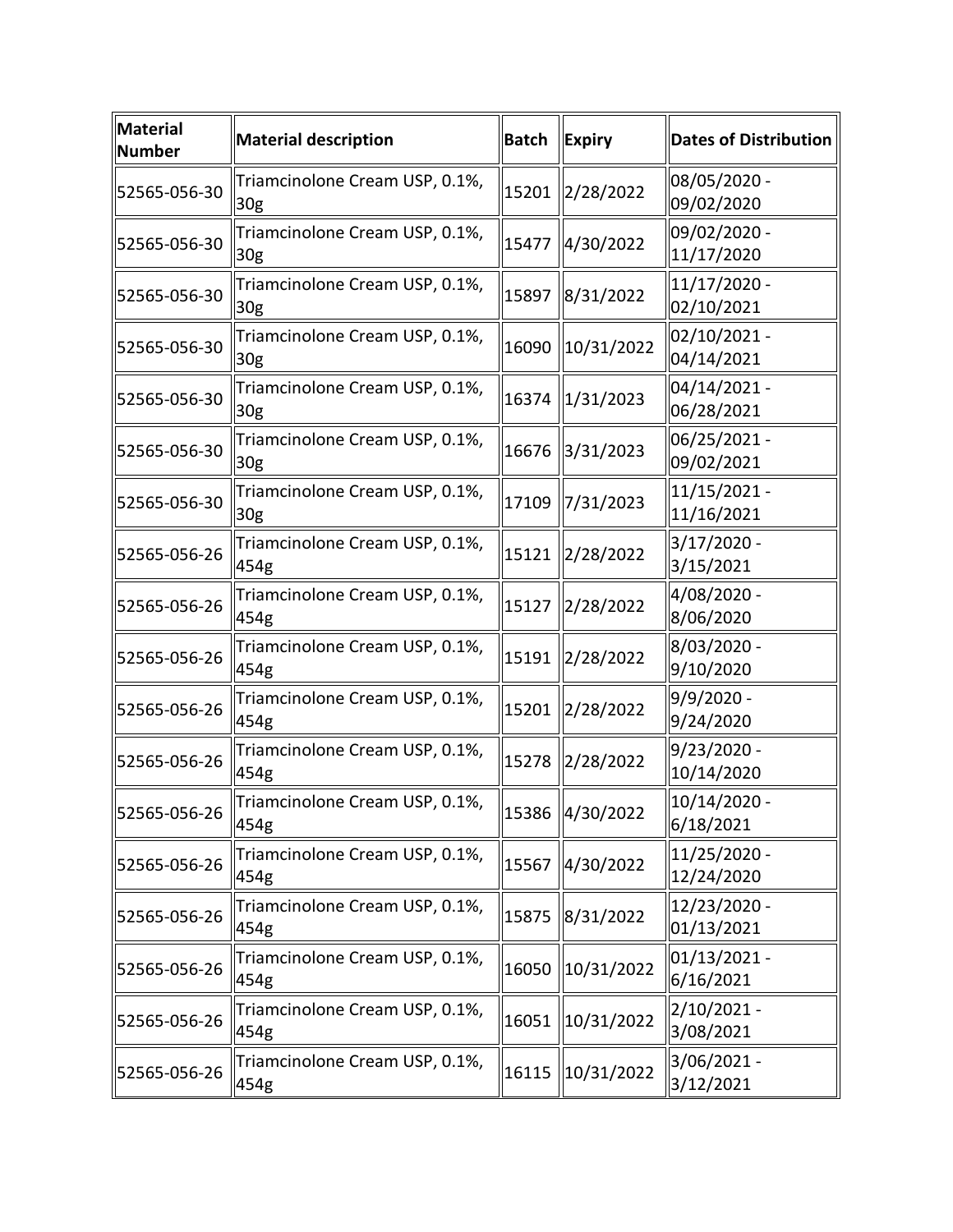| Material<br><b>Number</b> | <b>Material description</b>               | <b>Batch</b> | $\ $ Expiry            | <b>Dates of Distribution</b> |
|---------------------------|-------------------------------------------|--------------|------------------------|------------------------------|
| 52565-056-26              | Triamcinolone Cream USP, 0.1%,<br>454g    | 16165        | $\parallel$ 11/30/2022 | $3/11/2021 -$<br>4/14/2021   |
| 52565-056-26              | Triamcinolone Cream USP, 0.1%,<br>454g    | 16201        | 11/30/2022             | 3/18/2021 -<br>4/22/2021     |
| 52565-056-26              | Triamcinolone Cream USP, 0.1%,<br>454g    | 16609        | 3/31/2023              | 5/28/2021 -<br>6/18/2021     |
| 52565-056-26              | Triamcinolone Cream USP, 0.1%,<br>454g    | 16610        | 3/31/2023              | 4/30/2021 -<br>5/7/2021      |
| 52565-056-26              | Triamcinolone Cream USP, 0.1%,<br>454g    | 16624        | $\frac{3}{31/2023}$    | 5/07/2021 -<br>5/28/2021     |
| 52565-056-26              | Triamcinolone Cream USP, 0.1%,<br>454g    | 16700        | $\ 4/30/2023$          | $6/18/2021 -$<br>7/20/2021   |
| 52565-056-26              | Triamcinolone Cream USP, 0.1%,<br>454g    | 16732        | 5/31/2023              | 8/24/2021 -<br>8/28/2021     |
| 52565-056-26              | Triamcinolone Cream USP, 0.1%,<br>454g    | 17081        | $\frac{1}{2}$ /31/2023 | 11/04/2021 -<br>12/22/2021   |
| 52565-056-26              | Triamcinolone Cream USP, 0.1%,<br>454g    | 17108        | $\frac{1}{2}$ /31/2023 | 10/21/2021 -<br>10/22/2021   |
| 52565-056-80              | Triamcinolone Cream USP, 0.1%,<br>80g     | 15241        | $\frac{2}{28/2022}$    | $8/11/2020$ -<br>05/26/2021  |
| 52565-056-80              | Triamcinolone Cream USP, 0.1%,<br>80g     | 16610        | $\frac{3}{31/2023}$    | 05/10/2021 -<br>09/29/2021   |
| 52565-010-59              | Triamcinolone Lotion USP,<br>0.025%, 60mL | 14796        | 12/31/2022             | $1/31/2020$ -<br>3/12/2020   |
| 52565-010-59              | Triamcinolone Lotion USP,<br>0.025%, 60mL |              | 14797 1/31/2023        | $2/19/2020$ -<br>4/21/2020   |
| 52565-010-59              | Triamcinolone Lotion USP,<br>0.025%, 60mL | 14534        | 4/30/2023              | 6/02/2020 -<br>6/03/2020     |
| 52565-010-59              | Triamcinolone Lotion USP,<br>0.025%, 60mL | 15571        | 4/30/2023              | 6/03/2020 -<br>7/15/2020     |
| 52565-010-59              | Triamcinolone Lotion USP,<br>0.025%, 60mL | 15572        | $\ 4/30/2023$          | 7/14/2020 -<br>8/20/2020     |
| 52565-010-59              | Triamcinolone Lotion USP,<br>0.025%, 60mL | 15746        | 6/30/2023              | 8/19/2020 -<br>9/30/2020     |
| 52565-010-59              | Triamcinolone Lotion USP,<br>0.025%, 60mL | 15756        | 6/30/2023              | 9/30/2020 -<br>11/11/2020    |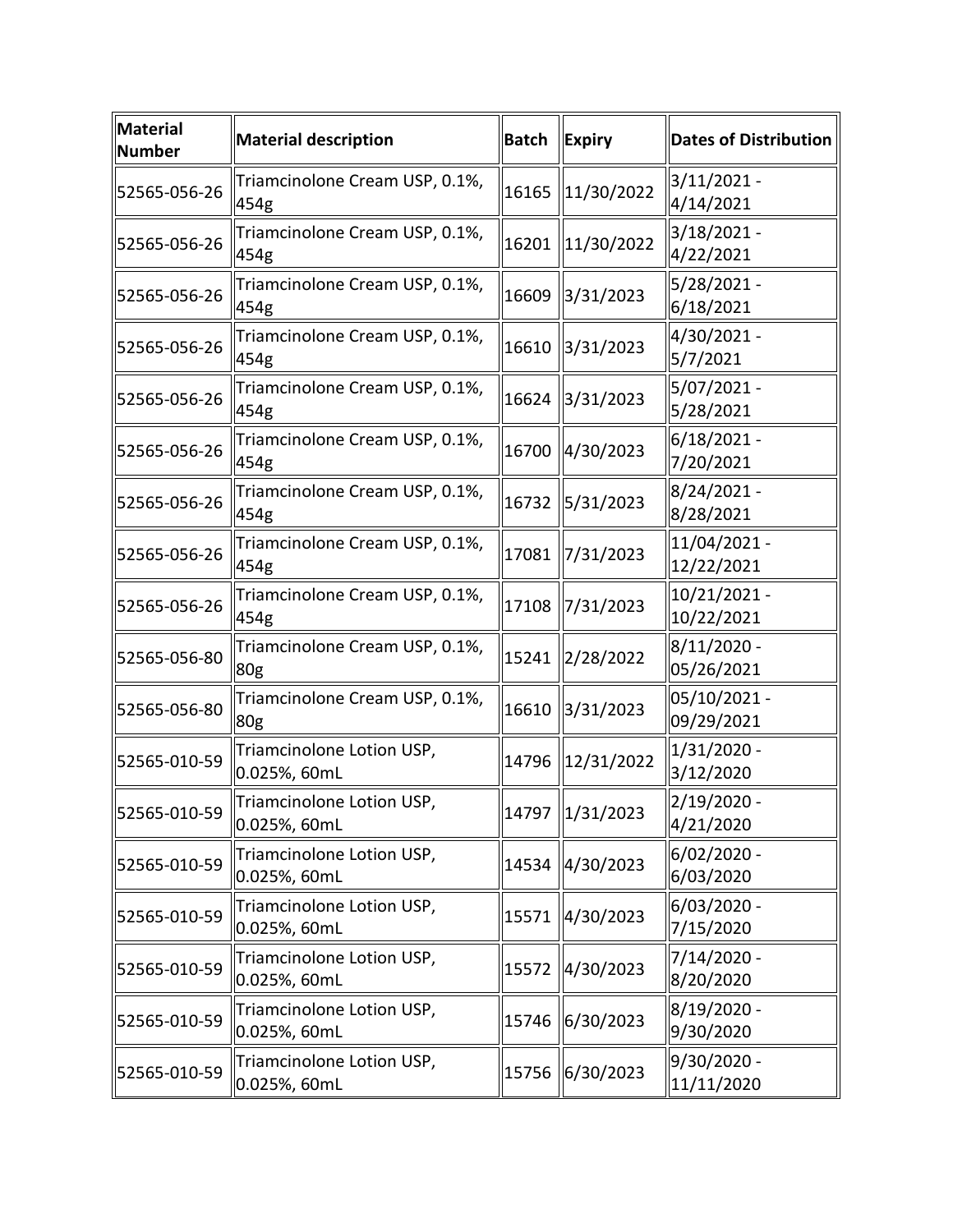| Material<br><b>Number</b> | <b>Material description</b>                      | <b>Batch</b> | Expiry                 | <b>Dates of Distribution</b> |
|---------------------------|--------------------------------------------------|--------------|------------------------|------------------------------|
| 52565-010-59              | Triamcinolone Lotion USP,<br>0.025%, 60mL        | 15982        | 9/30/2023              | 11/11/2020 -<br>12/15/2020   |
| 52565-010-59              | Triamcinolone Lotion USP,<br>0.025%, 60mL        | 16043        | $\parallel$ 10/31/2023 | 12/15/2020 -<br>1/27/2021    |
| 52565-010-59              | Triamcinolone Lotion USP,<br>0.025%, 60mL        | 16144        | 10/31/2023             | $1/26/2021 -$<br>3/06/2021   |
| 52565-010-59              | Triamcinolone Lotion USP,<br>0.025%, 60mL        | 16149        | $\ 10/31/2023$         | 3/3/2021 -<br>4/21/2021      |
| 52565-010-59              | Triamcinolone Lotion USP,<br>0.025%, 60mL        | 16433        | 2/29/2024              | 4/21/2021 -<br>5/13/2021     |
| 52565-010-59              | Triamcinolone Lotion USP,<br>0.025%, 60mL        | 16434        | 2/29/2024              | 5/12/2021 -<br>6/28/2021     |
| 52565-010-59              | Triamcinolone Lotion USP,<br>0.025%, 60mL        | 16656        | 3/31/2024              | 6/30/201 -<br>8/31/2021      |
| <b>Material</b><br>Number | <b>Material description</b>                      | <b>Batch</b> | <b>Expiry</b>          | <b>Dates of Distribution</b> |
| 52565-010-59              | Triamcinolone Lotion USP,<br>0.025%, 60mL        | 16679        | 3/31/2024              | 8/24/2021 -<br>9/08/2021     |
| 52565-010-59              | Triamcinolone Lotion USP,<br>0.025%, 60mL        | 16784        | 5/31/2024              | 9/27/2021 -<br>11/24/2021    |
| 52565-014-15              | Triamcinolone Oint USP, 0.1%,<br>15g             | 15000        | $\ 1/31/2023$          | 3/18/2020 -<br>10/28/2020    |
| 52565-014-15              | Triamcinolone Oint USP, 0.1%,<br>15 <sub>g</sub> | 15591        | 4/30/2023              | 10/28/2020 -<br>4/21/2021    |
| 52565-014-15              | Triamcinolone Oint USP, 0.1%,<br>15g             |              | 15946 9/30/2023        | $4/21/2021$ -<br>8/25/2021   |
| 52565-014-26              | Triamcinolone Oint USP, 0.1%,<br>454g            | 15065        | 2/28/2023              | 5/6/2020 -<br>6/17/2020      |
| 52565-014-26              | Triamcinolone Oint USP, 0.1%,<br>454g            | 15072        | $\ 2/28/2023$          | $6/17/2020 -$<br>7/29/2020   |
| 52565-014-26              | Triamcinolone Oint USP, 0.1%,<br>454g            | 15436        | 3/31/2023              | 7/29/2020 -<br>9/14/2020     |
| 52565-014-26              | Triamcinolone Oint USP, 0.1%,<br>454g            | 15810        | 7/31/2023              | 10/22/2020 -<br>12/16/2020   |
| 52565-014-26              | Triamcinolone Oint USP, 0.1%,<br>454g            | 15877        | 8/31/2023              | 9/28/2020 -<br>12/23/2020    |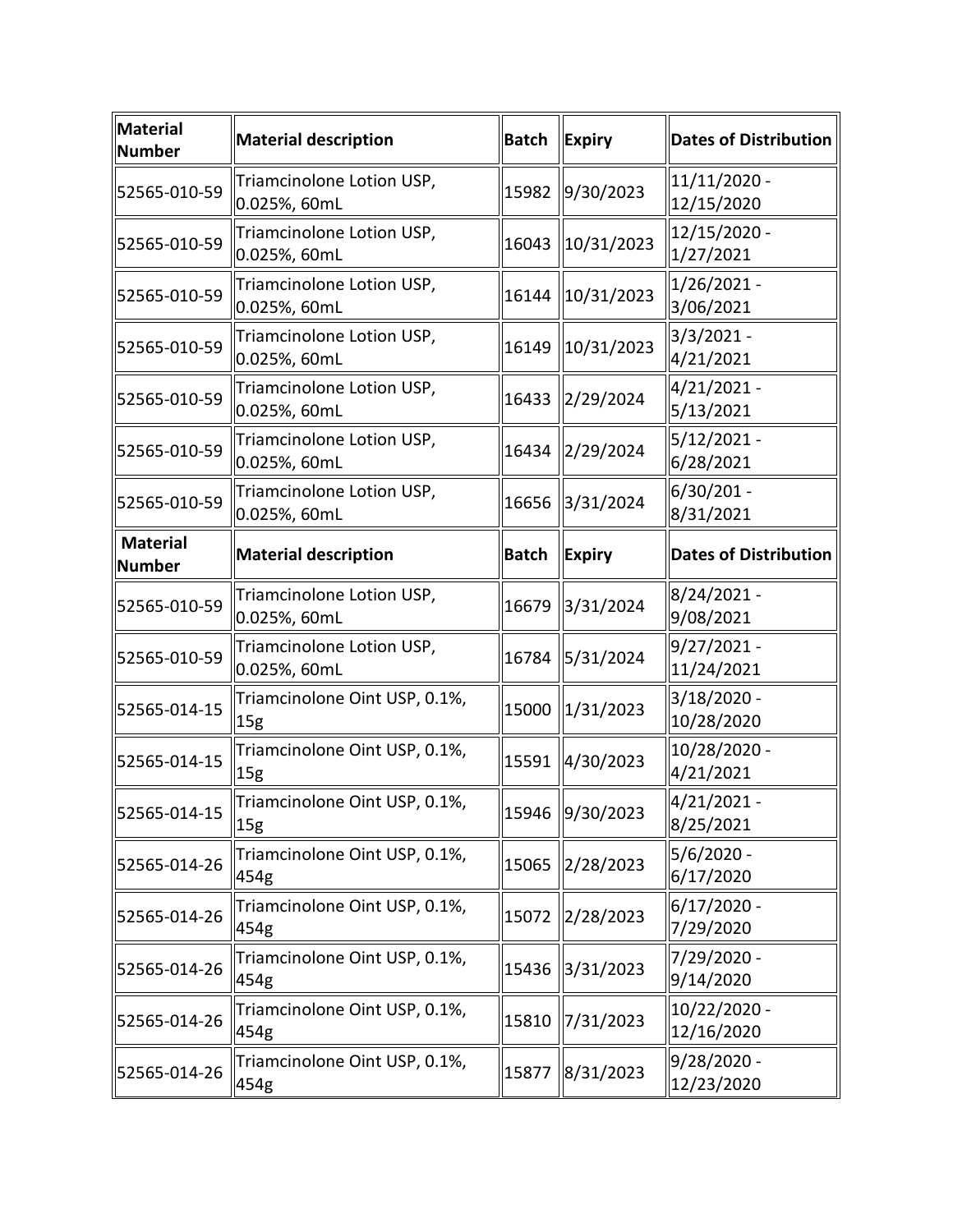| <b>Material</b><br><b>Number</b> | <b>Material description</b>                      | <b>Batch</b> | Expiry                 | <b>Dates of Distribution</b> |
|----------------------------------|--------------------------------------------------|--------------|------------------------|------------------------------|
| 52565-014-26                     | Triamcinolone Oint USP, 0.1%,<br>454g            |              | 15974 9/30/2023        | 12/23/2020 -<br>2/5/2021     |
| 52565-014-26                     | Triamcinolone Oint USP, 0.1%,<br>454g            | 16045        | 10/31/2023             | 2/5/2021 - 4/5/2021          |
| 52565-014-26                     | Triamcinolone Oint USP, 0.1%,<br>454g            | 16269        | 12/31/2023             | 4/5/2021 -<br>5/17/2021      |
| 52565-014-26                     | Triamcinolone Oint USP, 0.1%,<br>454g            | 16270        | 12/31/2023             | 5/19/2021 -<br>7/20/2021     |
| 52565-014-26                     | Triamcinolone Oint USP, 0.1%,<br>454g            | 16566        | 3/31/2024              | 7/20/2021 -<br>11/4/2021     |
| 52565-014-26                     | Triamcinolone Oint USP, 0.1%,<br>454g            | 16713        | 3/31/2024              | $8/4/2021 -$<br>11/4/2021    |
| 52565-014-26                     | Triamcinolone Oint USP, 0.1%,<br>454g            | 17042        | 6/30/2024              | 8/31/2021 -<br>9/28/2021     |
| 52565-014-26                     | Triamcinolone Oint USP, 0.1%,<br>454g            | 17068        | $\frac{1}{2}$ /31/2024 | 11/16/2021 -<br>12/17/2021   |
| 52565-014-80                     | Triamcinolone Oint USP, 0.1%,<br>80 <sub>g</sub> | 14674        | $\ 11/30/2022\ $       | 12/18/2019 -<br>2/11/2020    |
| 52565-014-80                     | Triamcinolone Oint USP, 0.1%,<br>80g             | 14760        | 12/31/2022             | $1/15/2020$ -<br>4/29/2020   |
| 52565-014-80                     | Triamcinolone Oint USP, 0.1%,<br>80g             | 14798        | 12/31/2022             | 4/29/2020 -<br>6/25/2020     |
| 52565-014-80                     | Triamcinolone Oint USP, 0.1%,<br>80g             | 14896        | $\ 1/31/2023\ $        | 6/25/2020 -<br>8/20/2020     |
| 52565-014-80                     | Triamcinolone Oint USP, 0.1%,<br>80g             |              | 15000 1/31/2023        | 8/19/2020 -<br>9/24/2020     |
| 52565-014-80                     | Triamcinolone Oint USP, 0.1%,<br>80g             |              | 15591 4/30/2023        | $9/23/2020 -$<br>9/30/2020   |
| 52565-014-80                     | Triamcinolone Oint USP, 0.1%,<br>80g             | 15802        | $\frac{1}{2}$ /31/2023 | 10/27/2020 -<br>12/04/2020   |
| 52565-014-80                     | Triamcinolone Oint USP, 0.1%,<br>80g             | 15833        | 7/31/2023              | 9/30/2020 -<br>12/22/2020    |
| 52565-014-80                     | Triamcinolone Oint USP, 0.1%,<br>80g             | 15872        | 8/31/2023              | 12/16/2020 -<br>01/28/2021   |
| 52565-014-80                     | Triamcinolone Oint USP, 0.1%,<br>80g             | 15946        | 9/30/2023              | 1/27/2021 -<br>2/10/2021     |